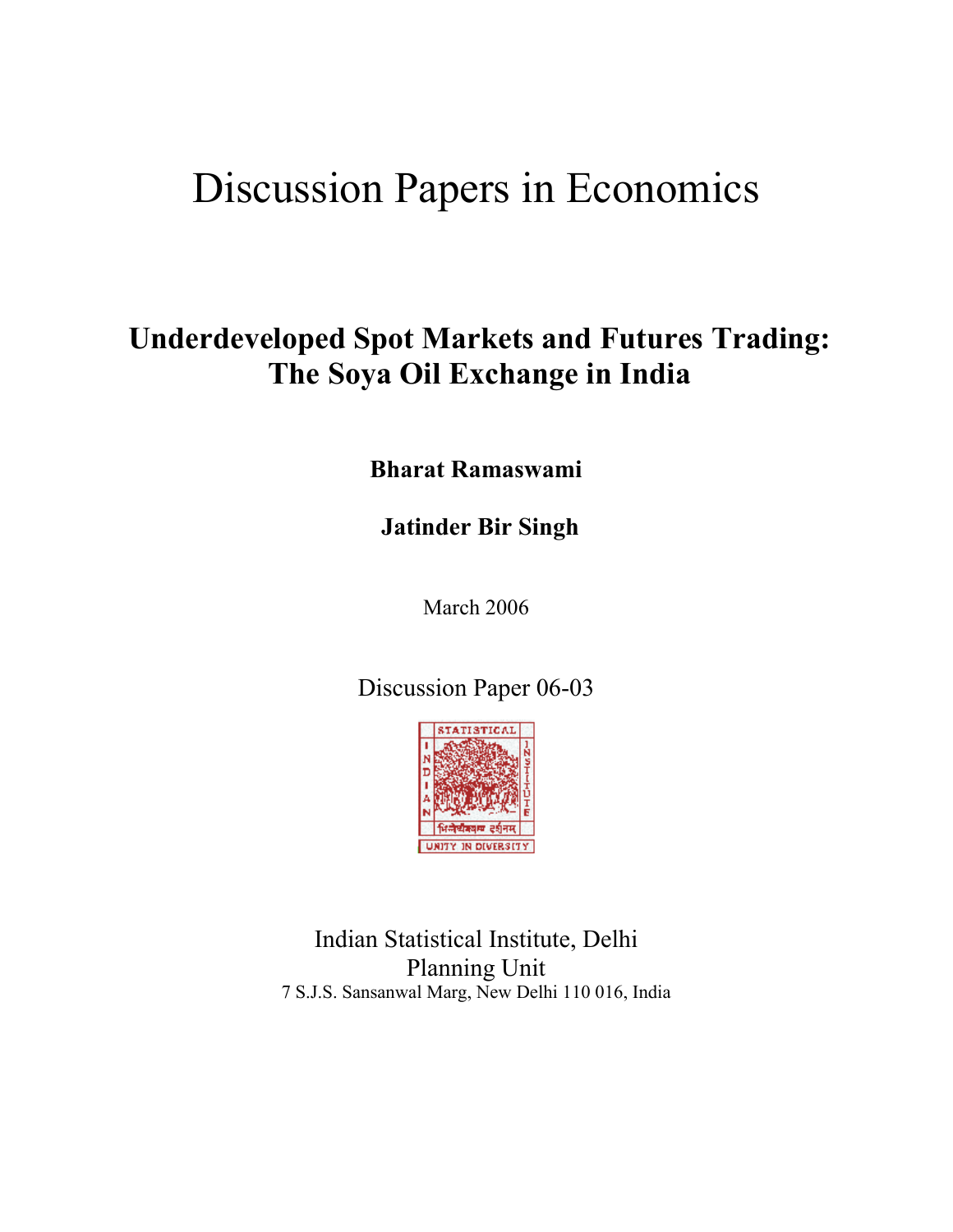#### **Underdeveloped Spot Markets and Futures Trading: The Soya Oil Exchange in India**

Bharat Ramaswami\* Indian Statistical Institute 7, SJS Sansanwal Marg, New Delhi 110016 India bharat $(a)$ isid.ac.in

&

Jatinder Bir Singh SGGS College of Commerce (University of Delhi) Pitam Pura, Delhi-110088 India [jatinderbir.singh@gmail.com](mailto:Jatinderbir.singh@gmail.com)

March 2006

#### **Abstract**

The limited presence of futures exchanges in developing countries where commodity markets fall short of the ideal underscore the importance of understanding the relation between spot and futures markets. The paper examines the exceptional success of the soya oil contract at the National Board of Trade (NBOT) in India. The paper asks whether the NBOT contract exhibits the fundamental features of mature futures markets in terms of its use by hedgers. If the market offers arbitrage opportunities to hedgers and if such activity is significant, then the activities of commercial firms should affect the returns to their hedging portfolio i.e., change in basis. This insight is developed into an examination of the impact of soya oil imports on the basis. Despite the lack of key market institutions such as certified warehouses and centralized spot prices, the NBOT contract compares well with mature exchanges. Soya oil imports exercise a significant impact on the basis and provide enough short-term volatility to make the contract attractive to both hedgers and speculators.

JEL classification: G13; Q13 Key words: basis, hedging, futures markets, spot markets, soya oil,

\*Corresponding author; fax: 91-11-41493981

\*We are grateful to the Planning and Policy Research Unit of the Indian Statistical Institute for a grant that supported this research.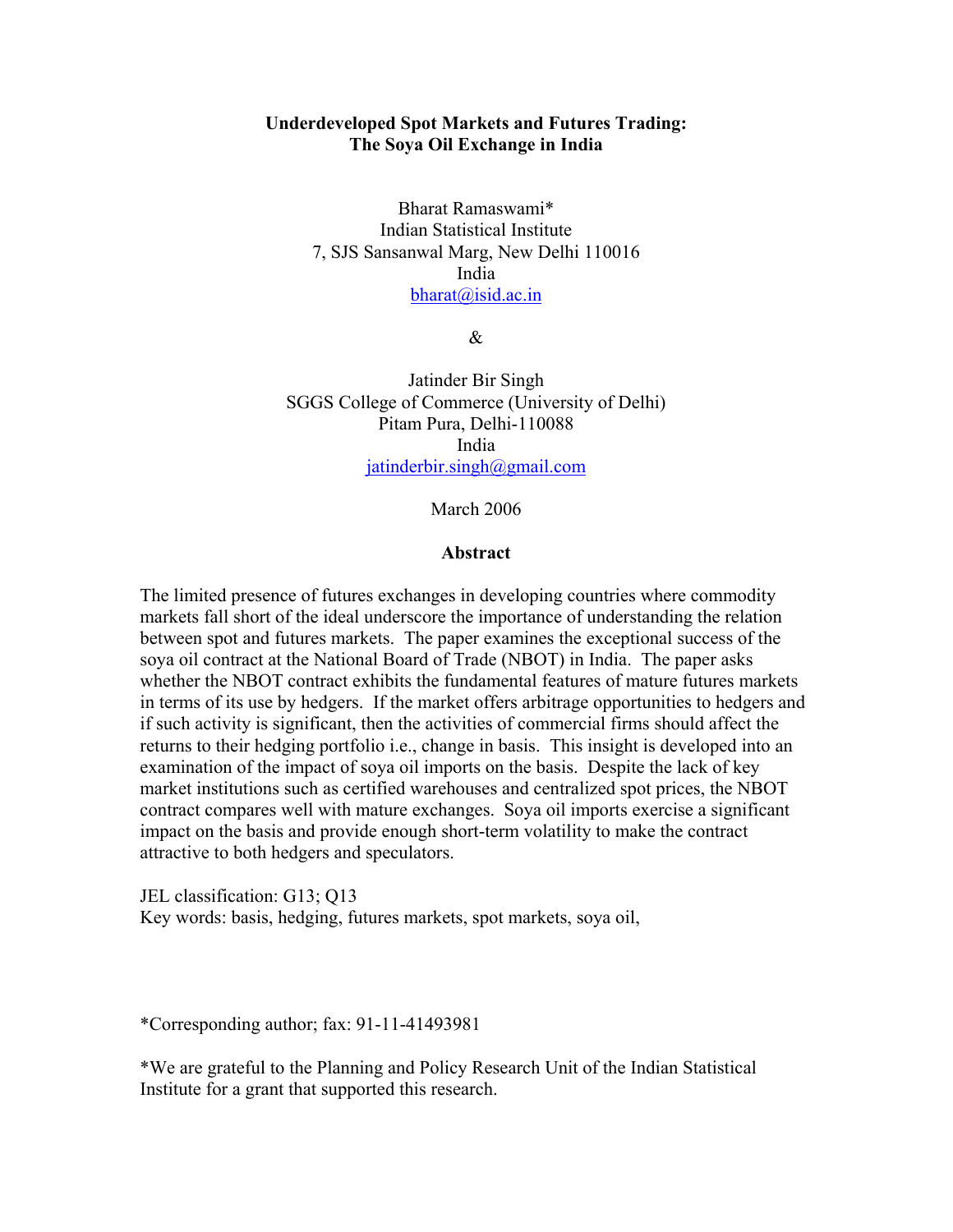#### **Underdeveloped Spot Markets and Futures Trading: The Soya Oil Exchange in India**

#### **1. Introduction**

Commodity futures markets have a limited presence in developing countries. Historically, governments in many of these countries have discouraged futures markets. If they were not banned, their operations were constricted by regulation. In the recent past, however, countries have begun to liberalize commodity markets. And in a reversal of earlier trends, the development of commodity futures markets is being pursued actively with support from governments (UNCTAD, 2002). Policy makers expect social benefits in terms of price discovery, risk management and better allocation of resources. Similarly, the World Bank has undertaken many initiatives to explore the possibility of market-based systems of price stabilization (Claessens and Duncan, 1993).

Yet, it is well known, that even in developed countries, not all commodities are traded on futures markets. Indeed, only a minority of contracts floated by commodity exchanges succeeds in attracting trading volumes to be liquid (Brorsen and Fofana, 2001; Thompson, Garcia and Wildman, 1996). If this happens in environments with smoothly functioning spot markets, mature legal institutions and supportive government policy what could be the prospects of futures markets in developing countries?

 This question motivates our analysis of the soya oil contract at the National Board of Trade (NBOT) in Indore, India. Futures trading in India have had a long if chequered history. The beginning of organized futures markets can be traced to the establishment of the Bombay Cotton Association in 1875. By the time of the second World War, there were several exchanges in oilseeds, cotton, jute, pepper and wheat. After independence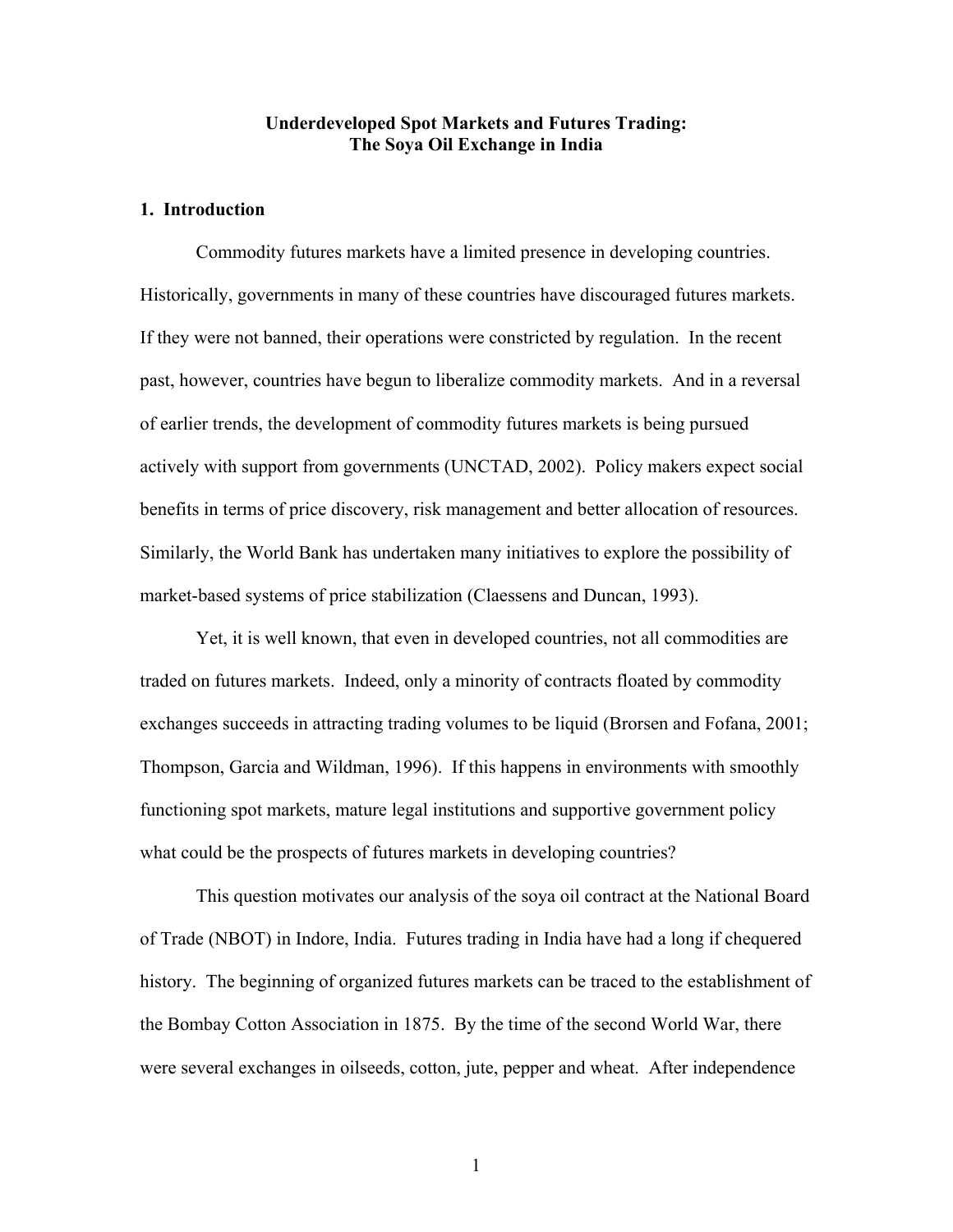in 1947, the government enacted regulatory mechanisms and in 1966 banned futures trading altogether. Since 1980, government policy towards futures markets became gradually more permissive as it expanded the list of commodities in which futures trading was permitted. The process culminated in 2003 with the scrapping of the prohibited list. Currently, there are 24 approved exchanges dealing in oils and oilseeds, cotton  $\&$  jute, metals (including gold and silver), spices (such as pepper, turmeric) and other agricultural commodities. Out of these, active futures' trading is operational in 14 exchanges.<sup>1</sup>

Although current government policy encourages futures markets as a mechanism for price discovery and risk management, the revival of futures trading has been slow. Volumes are low and most contracts and exchanges have languished for want of liquidity. A striking exception is the soya oil contract traded at NBOT in Indore.<sup>[2](#page-3-1)</sup> In 2004, the volume of trade in this contract was about 50 times the quantity of domestic production. In the same year, the NBOT soya oil contract accounted for about half of the volume of trade in all futures exchanges in India. Since its inception, trading volumes in the soya oil contract have risen rapidly. In 2000, 2 million tones of soya oil were traded. This amount went up to 5 million tons in 2001, to 14 million tons in 2002, to 22 million tons in 2003 and to 26 million tons in 2004.

After a review of the literature and description of the soya oil markets and trading practices at the NBOT exchange, the paper asks whether the NBOT soya oil contract exhibits the fundamental features of mature futures markets as seen by earlier researchers. The wider implications for the growth of futures trading and its relation to spot markets are discussed in the concluding section.

 $\overline{a}$ 

<span id="page-3-0"></span><sup>&</sup>lt;sup>1</sup> For a detailed review of the evolution of futures markets in India, see Kolamkar (2003)  $\frac{2}{5}$  Becontly impressive volumes have also been recorded in match (bullion and silver) co

<span id="page-3-1"></span><sup>&</sup>lt;sup>2</sup> Recently, impressive volumes have also been recorded in metals (bullion and silver) contracts at some exchanges.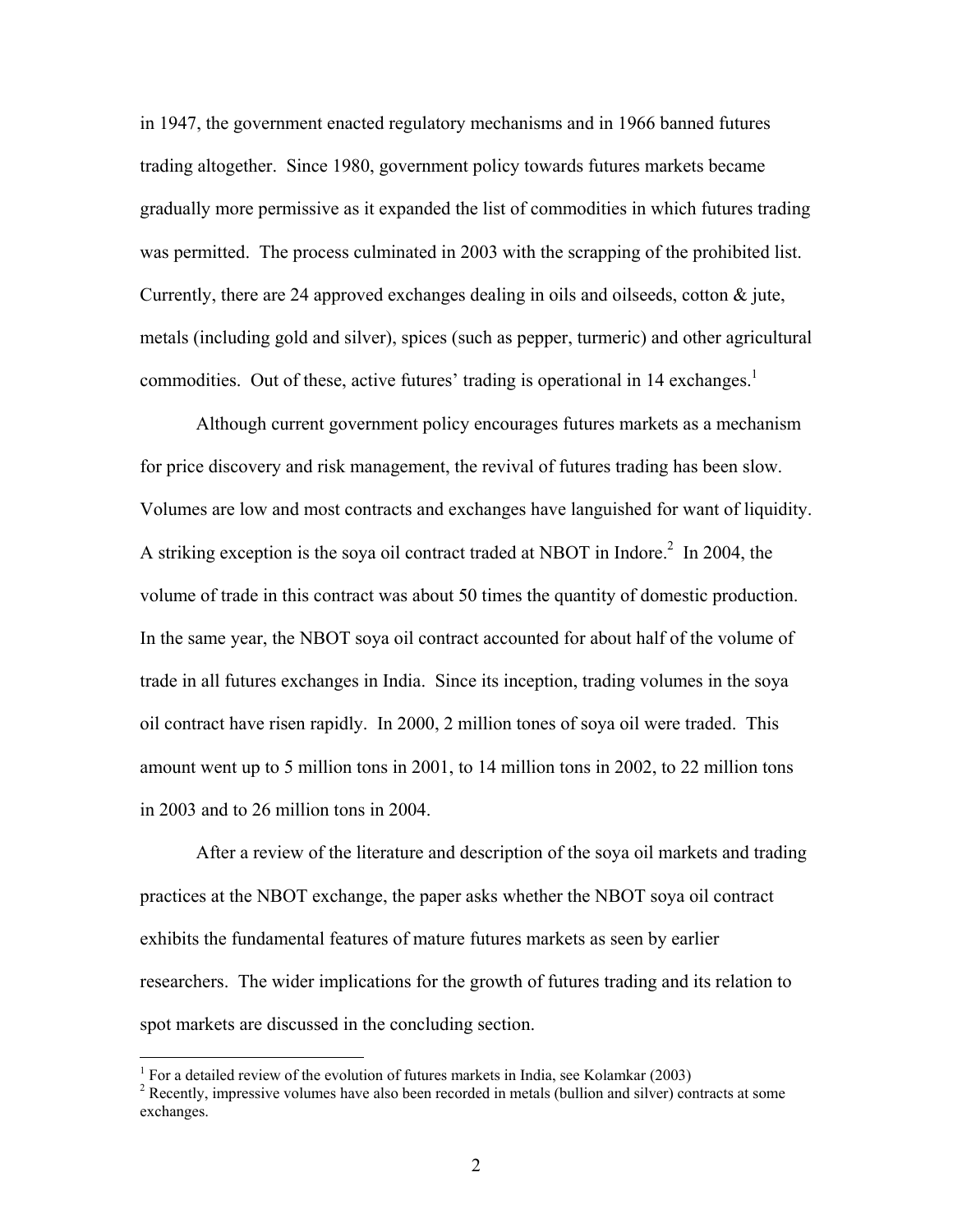#### **2. Literature and Empirical Strategy**

Previous authors have considered features of contract design (so that the contract is as close a substitute of the commodity as possible), characteristics of the commodity (whether it is capable of standardization and grading) and the institutions of the commodity spot market as factors that are likely to determine the success and viability of futures contracts. Of these three broad set of factors, the first calls for accurate contract design and poses no special problems for developing countries. Absence of standards and grading systems could be a trickier issue; however, it is unlikely to be an enduring obstacle especially for widely traded commodities such as cotton, sugar, wheat or oils.

The literature lists many spot market features as being crucial to the success of a futures contract: the presence of a centralized cash market, liquidity of cash market, whether it is active (i.e., sufficient frequency of transactions), the size of cash market (whether it is large enough to attract potential participants in the futures market as hedgers and speculators), the volatility of spot prices, the availability of public information and the absence of market power (Brorsen and Fofana, 2001; Thompson, Garcia and Wildman, 1996). It is not easy to test for the impact of some of these factors because they could be endogenous to the presence or absence of a futures market. For instance, the activity, volatility, and liquidity of cash market would be jointly determined with the futures market. Nonetheless, it can be seen that commodity spot markets in developing countries are unlikely to meet most of these conditions.

Although the above literature has researched these issues in the context of developed countries, similar concerns have been expressed in India as well. According to Nair (2004), "the major stumbling block for the development of commodity futures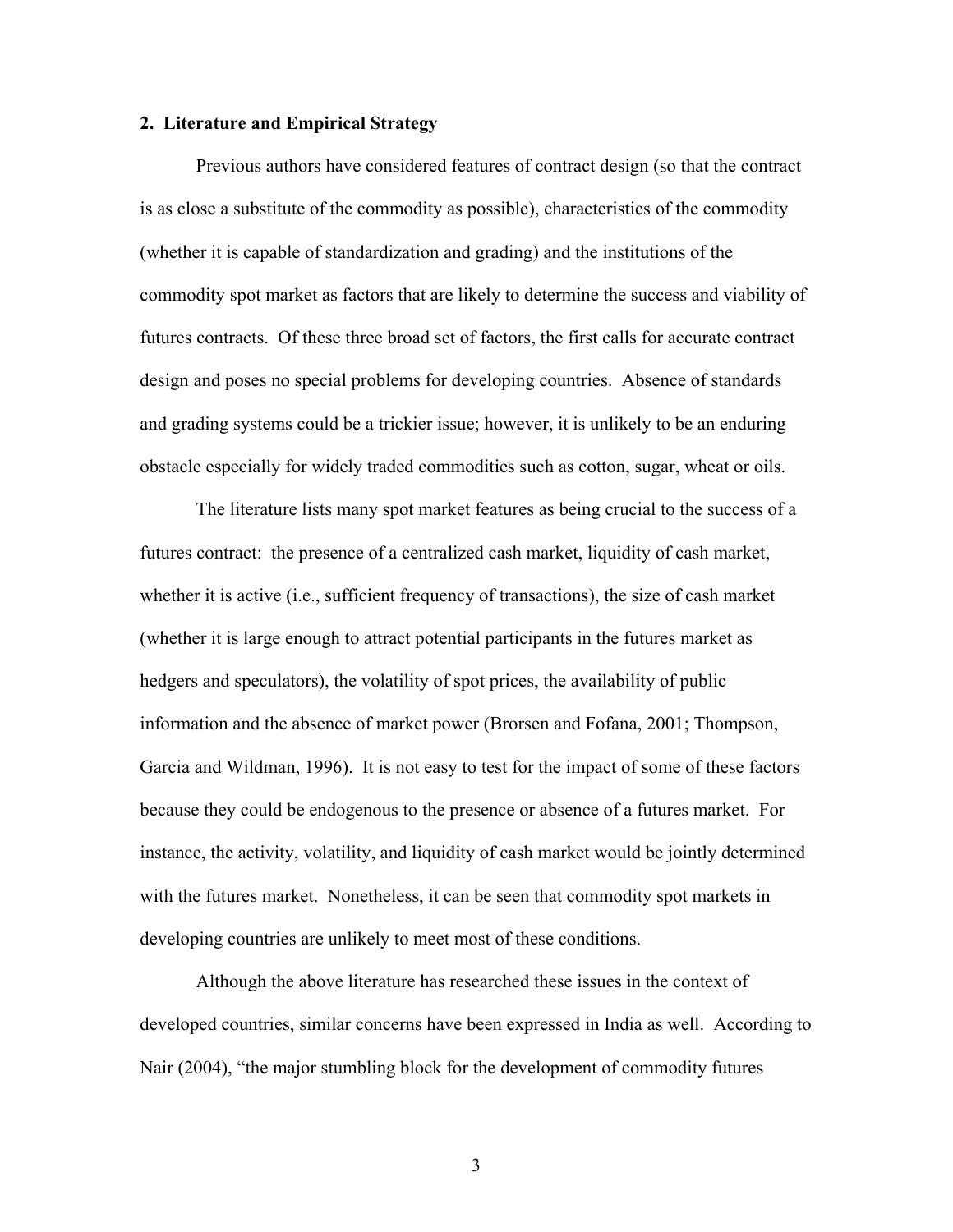markets in India is the fragmented physical/spot market." As Nair points out, government laws and various taxes hinder the free movement of commodities. Furthermore, the absence of certified warehouses has meant that exchanges have promoted cash settlement rather than physical delivery. Thomas (2003) in a similar critique draws attention to the prevalence of bilateral deals, the lack of price transparency and the absence of certified warehouses.

Reviewing the performance of futures markets in India, Naik and Jain (2002) conclude that "Barring a few, they [futures markets] are still not congenial markets for hedgers. The markets are deficient in several aspects such as infrastructure, logistics, management, linkages with financial institutions, reliability and integrity, dominance of speculators, and efficient information system, which discourage market players from trading in these markets." Not surprisingly, researchers have called for policies that would reform both the spot and the futures markets. Such policies include institutions for greater price transparency (electronic trading rather than open outcry), clearing and settlements, price and trade information dissemination, laws to promote certified warehouses, and best practice regulatory practices for market monitoring and surveillance. In cooperation with an agricultural marketing cooperative, a futures exchange (the Multi-Commodity Exchange at Mumbai) is at the forefront of moves to establish a national spot market in agricultural commodities.

The literature on emerging commodity futures markets in developing countries is sparse. We are aware of only one study by Williams et. al (1998) that examines mungbeans futures trading on the China Zhengzhou Commodity Exchange (CZCE). They argue that the CZCE exchange has not evolved from an active spot market. If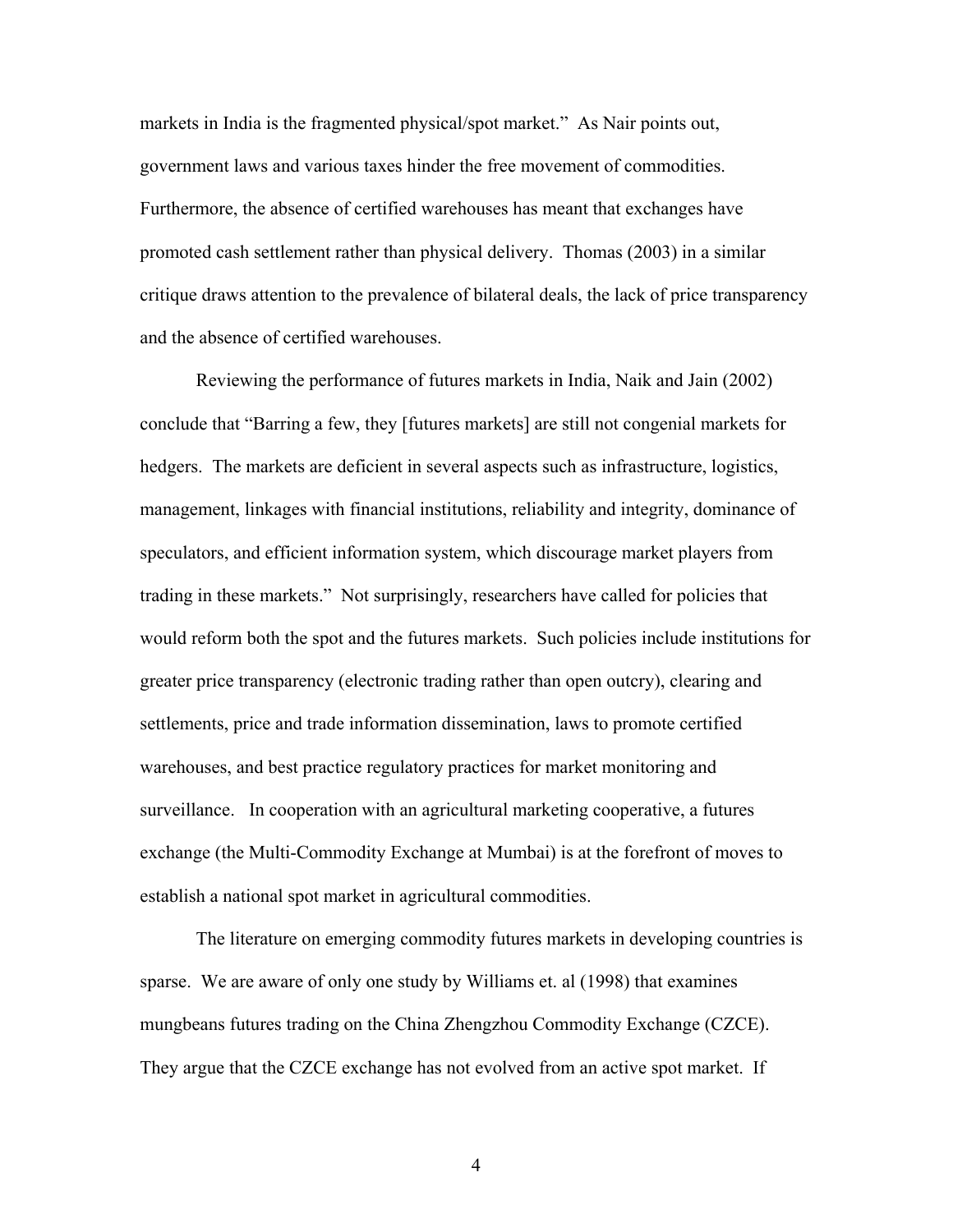anything, the futures exchange has improved practices in physical trading. The important implication of this study is that rudimentary spot markets need not always constrain the growth of futures markets.

How does one assess the emergence of a futures market, however? In this paper, we rely on the work of previous researchers to suggest empirical strategies that could be applied to the NBOT soya oil contract. Peck (1980) refers to the "widely held and commonly accepted [proposition]…. that levels of activity on futures markets reflect commercial as distinct from speculative needs. In the absence of commercial use, futures markets have closed, and fundamental changes in a commodity's underlying productive pattern have caused fundamental changes in contract specifications." Similarly, Williams (2001a) states that "commercial firms as hedgers are the fundamental participants in futures markets."

Peck considers commercial firms as those "which trade futures contracts in conjunction with some operation – production, marketing or processing – in the cash commodity business." Williams defines the complement set – the non-commercials or speculators as those "who have no regular connection to the underlying physical commodity". In the U.S., large commercial firms report their futures positions to the regulators and researchers examining the importance of commercials to futures trading have exploited this data. What this literature has shown (summarized in Peck and in Williams), is that the futures positions of commercial firms (described as hedging) moves closely with stocks and with open interest. In our data, we do not have access to hedging positions but use the correlations observed earlier to analyze open interest and its correspondence with supplies.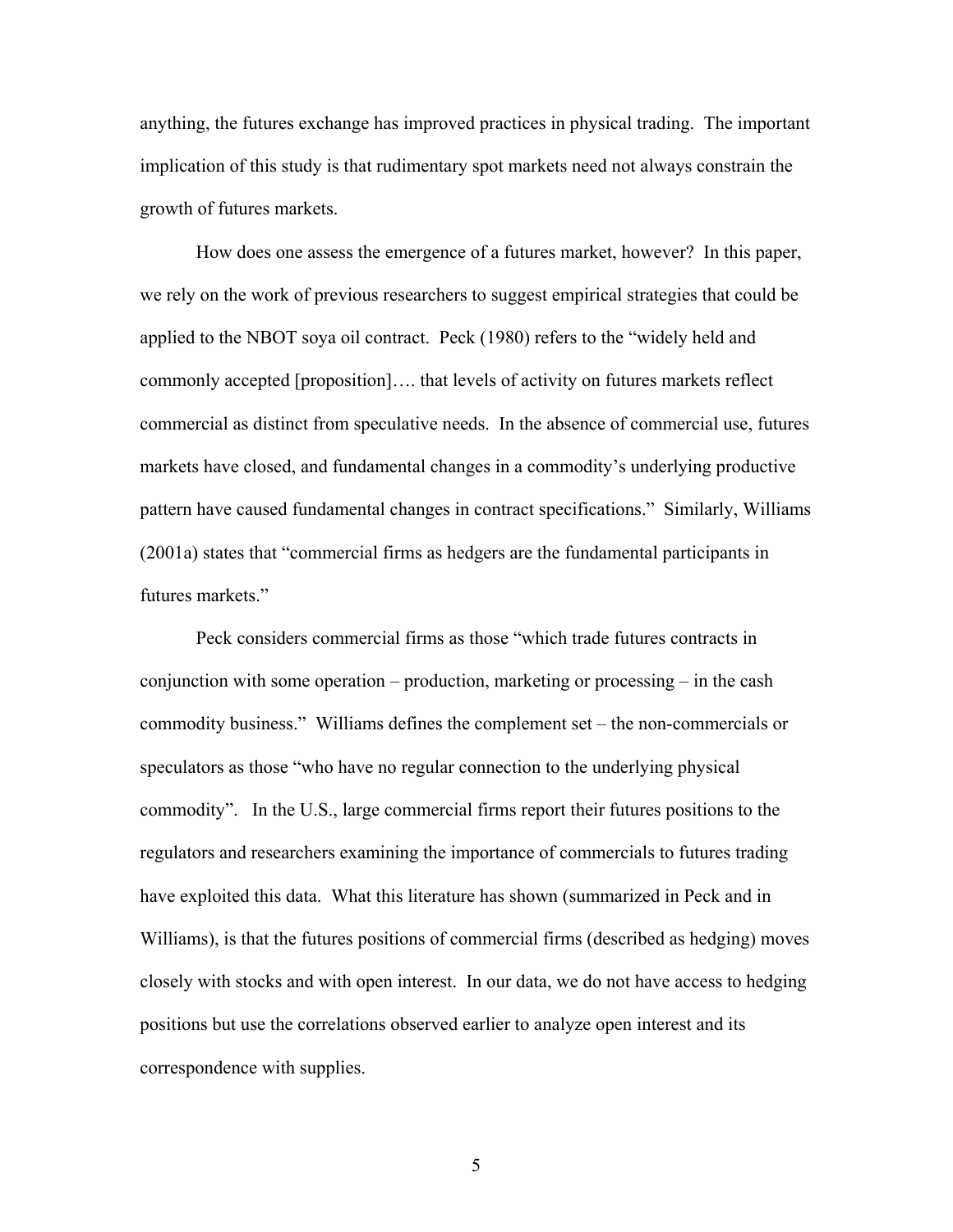For a firm that combines a futures position with a position in the spot market, the return from this portfolio is the change in basis. Hence, Working (1953) argued that commercial firms make money from predictable changes in the basis. The predictability of the change in basis is then a test of hedging effectiveness – an insight that has been used by a number of authors subsequently (Heifner, 1966; Hranaiova and Tomek, 2002; Peck and Williams, 1992) and is exploited in this study as well.

If the change in basis is a return to the portfolio of commercial firms, then their commercial decisions (in the aggregate) should affect the basis. This provides yet another way for examining the use of futures markets by commercials. While stocks held by commercials are not publicly observable, soya oil imports data is available and is used here to examine its effect on the basis. Tilley and Campbell (1988) in an earlier effort investigated the impact of underlying economic factors (including export commitments) on the basis in the Kansas city wheat futures contract.

#### **3. The Soyabean and Oil Complex**

From being a minor oilseed, soyabean has grown in importance and is next only to groundnut in terms of the output of oilseeds in India. With an annual production of around 6-7 million tons, soybeans constitutes about 25% of total oilseed production of the country in 2004. Between 1981 and 2004, the output of soybeans grew at about 10% per annum although the growth seems to be tapering off in the last 4-5 years. The detrended series is remarkably stable with its coefficient of variation around 8%. Soyabean production is concentrated in the state of Madhya Pradesh that accounts for nearly 75% of the country's output. The crop year is October-September and 60% of the crop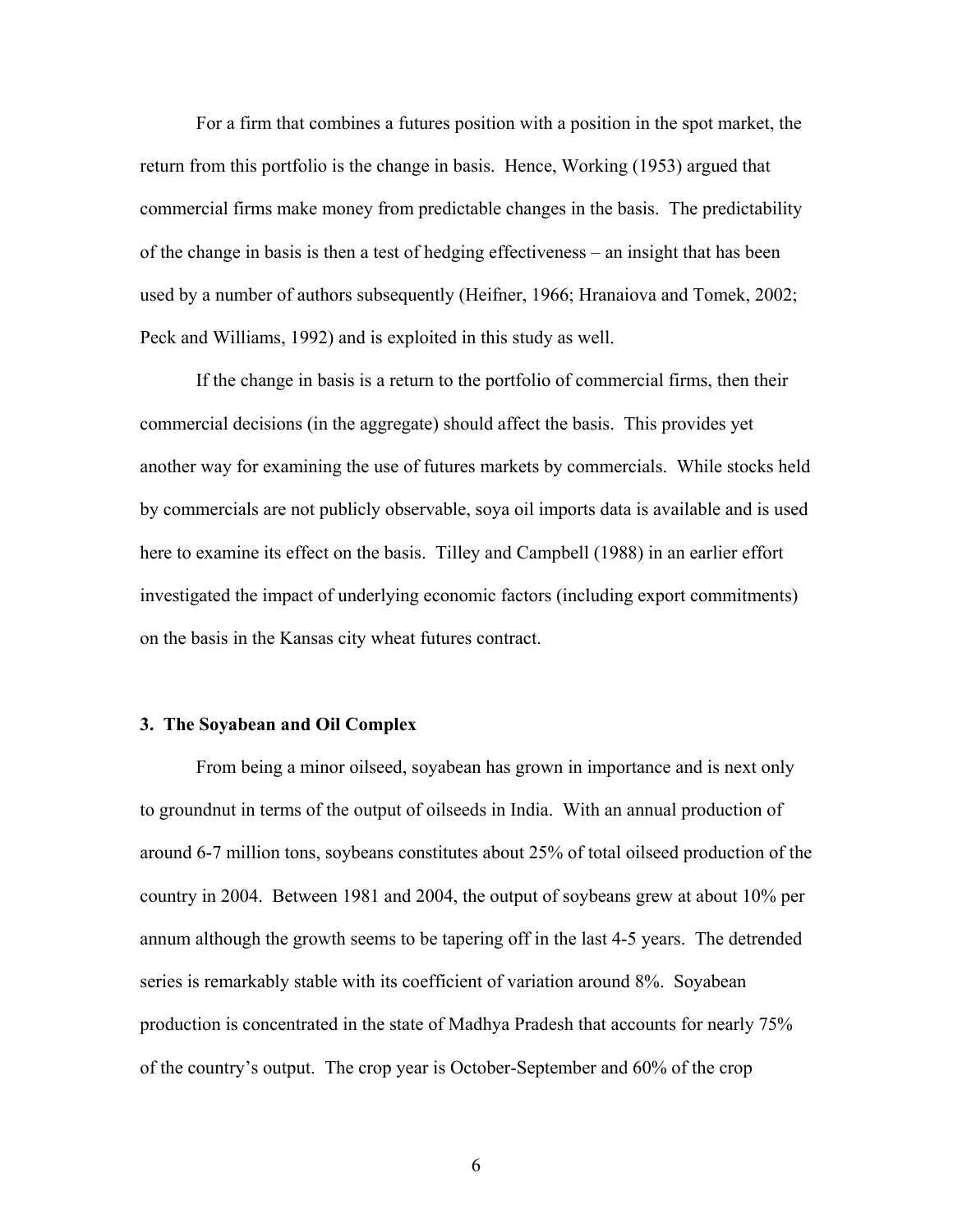marketings occur in the period from November – January. Soyabean prices exhibit a typical pattern of seasonality where the low price occurs in the harvest months of October-November after which prices rise till June when they level off.

Most soyabeans are processed to extract the oil for food and industrial use and high-protein meal or de-oiled cakes (DOC) for animal feed. Soyabean crushing operations are generally located near major soyabean production regions i.e. in Madhya Pradesh. Soya oil accounts for 18% of soyabean weight while the remainder 82% is soyabean meal.

Paralleling the growth in soyabean production has been the increase in soya oil consumption. In 2000, soya oil accounted for 21% of the consumption of all edible oils in India. In the early 1970s, the share of soya oil was negligible (Dohlman, Persaud and Landes, 2003). Higher crushing of domestically produced soybeans as well as higher imports of soya oil supplied the growth in soya oil consumption. Between 1990/91 and 2000/01, soy oil imports increased from 20,000 tons to 1.4 million tons. The oil is mostly imported in crude form and is refined locally (Dohlman, Persaud and Landes, 2003). The seasonal pattern of soyabean production means that soya oil supplies tend to come from domestic crushing through October to March while soya oil imports dominates supplies in the other months. Since about the middle of 2001, the government has applied an advalorem tariff of 45% on soya oil. To prevent under-invoicing, the government follows a tariff rate value system where the tariffs are applied with respect to a government reference price. Delays in revising these reference prices has meant that the effective tariff rate is sometimes higher than 45%.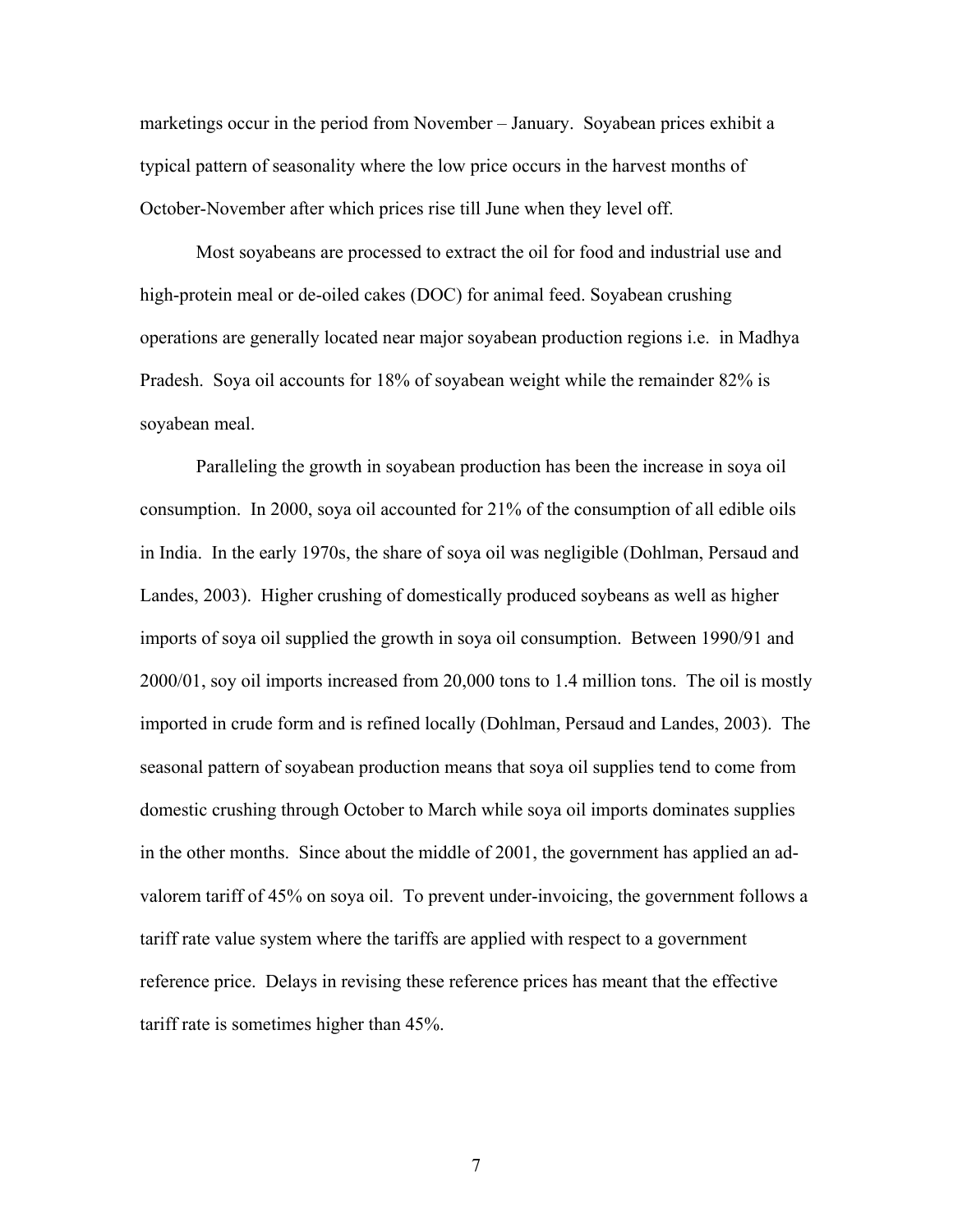Within Madhya Pradesh, Indore is the center of soyabean and soya oil trade. The soya oil spot market in Indore operates through specialized brokers operating out of their offices. There is no centralized market. Spot market contracts are for deliveries within 7-10 days. Brokerage is about Rs. 25 per ton in the spot market as opposed to Rs. 14 per ton in the futures market. Sometimes the spot market brokers arrange for forward deals upto 1-2 months. In case of disputes, the broker is the principal arbiter. As such deals can greatly affect the reputation of the brokers, they accept such transactions depending on the reputation and past dealings with the client. Compared to soyabean prices, seasonality is much less marked in soya oil prices. The strongest seasonality is that oil prices in the first 3 months of the soyabean marketing year (October – January) are significantly lower than the prices in the remaining months. The absence of seasonality in the remaining months is due to imports.

#### **4. The Soya Oil Exchange**

The soya oil futures exchange at Indore is operated by the National Board of Trade (NBOT). The exchange trades contracts for delivery in every month of the year. At any particular time, however, only the maturing contract and the two nearby contracts are traded. Thus, for instance, on February 1, the contracts that could be traded would the February, March and April contracts all of which expire in the middle of the respective months. Thus, a contract is open for trading for a maximum for three months.

The basic quantity for trading in respect of all contracts in soya oil is one metric ton or its multiple. The trading uses the open outcry system although the exchange plans to switch over to electronic trading in the near future. At the end of the trading day,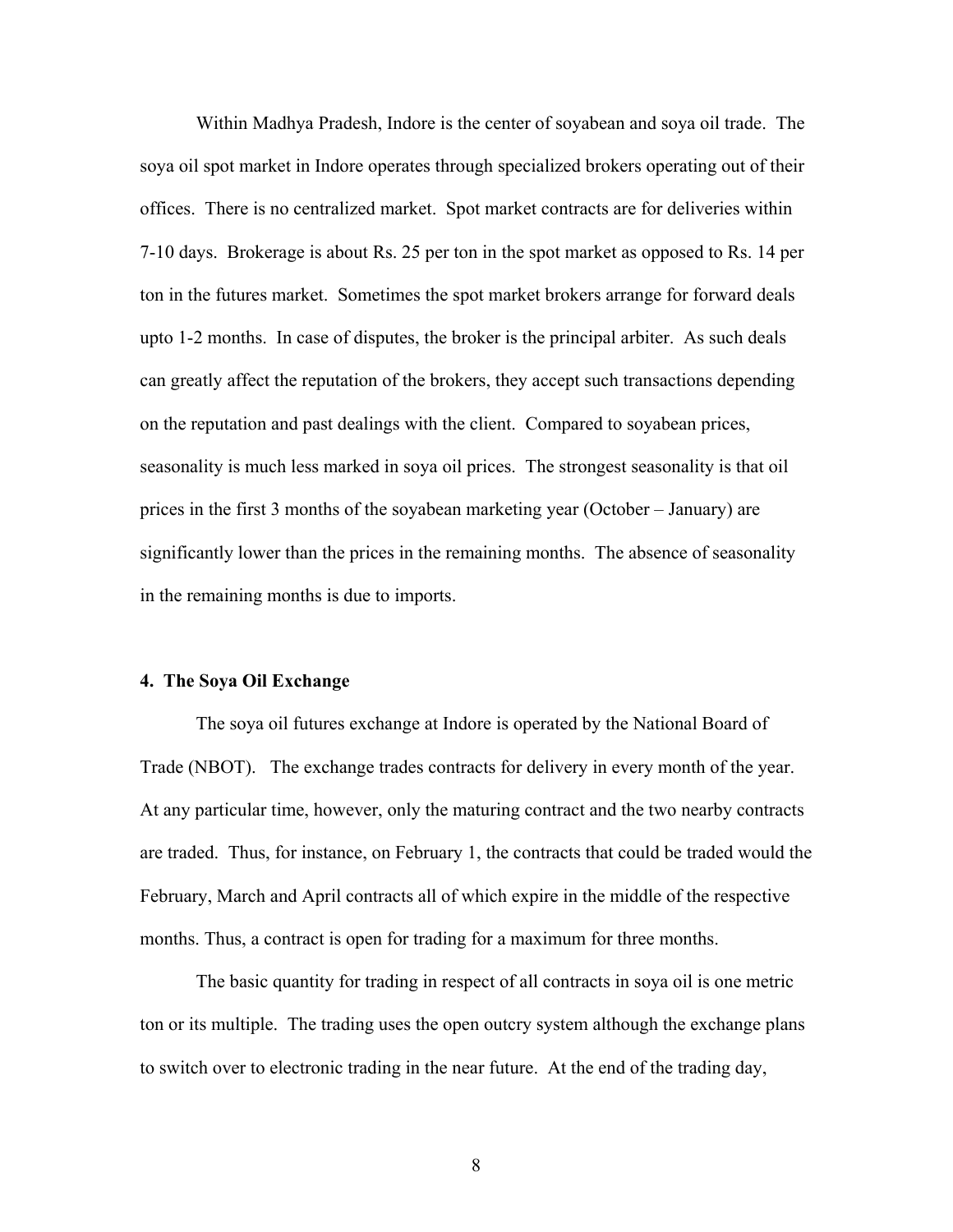transactions are marked to market. The trading rules allow for delivery at certain warehouses although in practice, delivery is rare and cash settlement at the exchange determined price is the norm. In India, the negotiability of warehousing receipts is not yet backed by law and this might have discouraged physical deliveries. The absence of gradation and certification systems and the fragmented nature of the spot markets also leads exchanges to avoid physical delivery. This feature is common to all exchanges in India.

The settlement price is decided by a committee of exchange members and is usually an average of the spot prices over 4 days preceding the settlement date. The exchange declares a spot price every day based on a sample of prices collected from brokers. The exchange maintains that it minimizes biases by taking care that quotations are not obtained from brokers with active positions in the futures market.

NBOT is owned by its members. About 64 % of the members are brokers/trading merchants, about 25% are traders, 8% are processors and 3% are importers/exporters. However, under a regulatory directive, NBOT has to transform itself to a demutualized exchange in the near future.

Trading in the soy oil contract at NBOT began in February 2000. Till the beginning of 2004, trading volumes in the soy oil contract at NBOT accounted for more than 50% of the combined volumes in all futures exchanges. From 2004, NBOT lost is position as a leading exchange as trading commenced at three well-equipped exchanges – the National Commodities and Derivatives Exchange (NCDEX) in Mumbai, the Multi-Commodity Exchange (MCX) also in Mumbai and the National Multi-Commodity Exchange in Ahmedabad. These exchanges have excellent financial backing,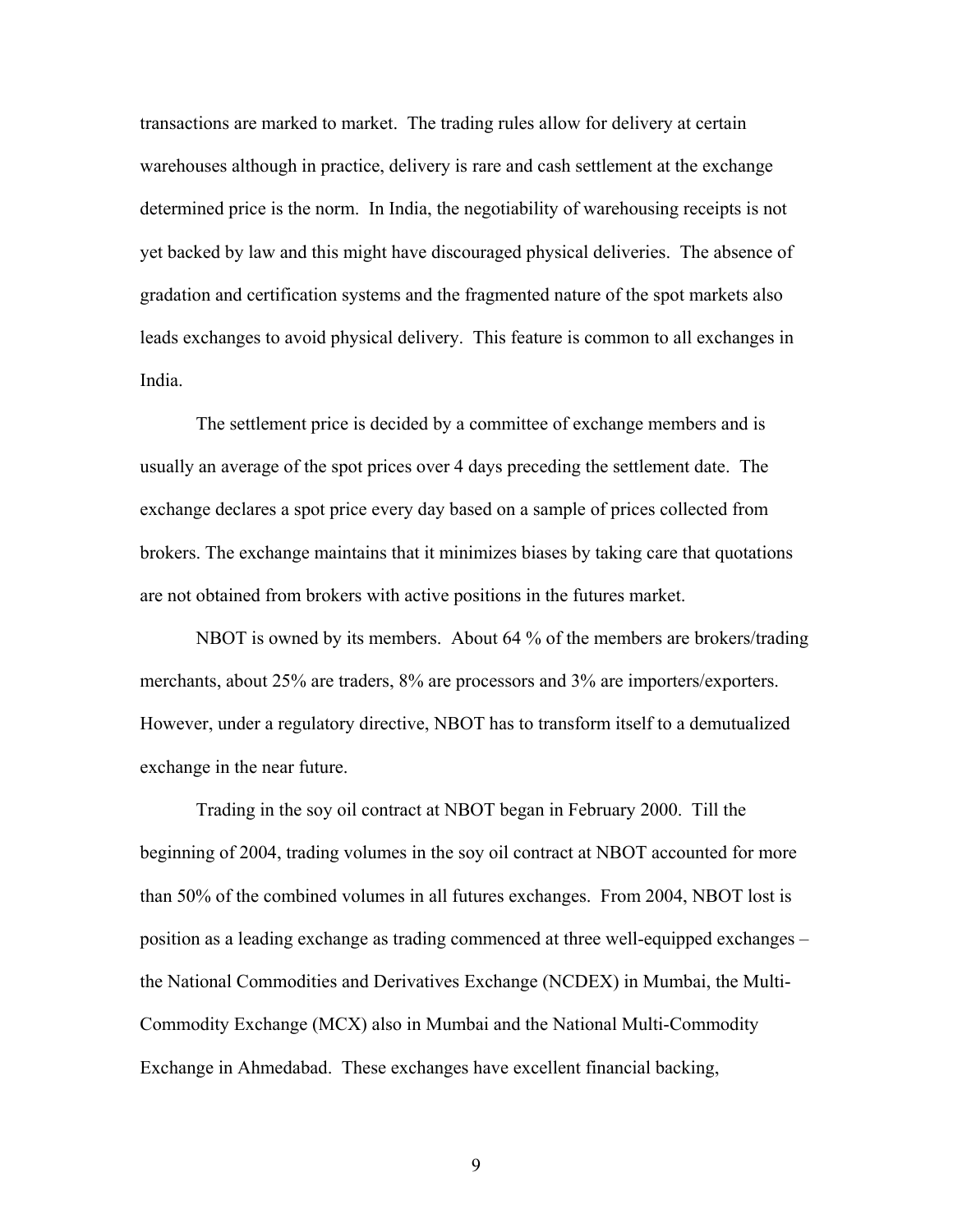demutualised ownership structures and more transparent electronic trading systems. Of these exchanges soya oil is most actively traded at NCDEX. Trading volumes in this contract is still short of NBOT volumes by about 20%. However, the rapid growth in volumes in this new exchange suggests that NCDEX could emerge as the leading exchange in soya oil contracts in the future. In this paper, we focus on futures trading at NBOT as the experience with other exchanges is much too limited to afford a detailed study. Our data covers the period from February 2000 (i.e., from the inception of trading in the soya oil contract) to January 2005. In terms of contracts traded, this period includes 59 contracts starting from March of 2000 to February of 2005.<sup>[3](#page-11-0)</sup>

#### **5. Volume of Trade and Net Open Interest**

As noted earlier, the soya oil contract at the NBOT exchange in Indore is open for trading for a maximum of three months. Across the 59 contracts in the sample, the average number of days traded is 56. In 60% of the contracts, the number of trading days was between 49 and 59 days. The average number of days traded has remained stable over the years (in the range 52-56) except for contracts maturing in 2002 where the average number of trading days surged to 65. While imports were highest in this year, it was not substantially higher than in 2001 where contracts traded on average for 53 days.

Despite no trend in the number of days traded, the volume of trading in soya oil contracts has grown rapidly while soya oil supplies have grown only modestly. Table 1 shows that the volume of trading started off in 2000 being twice that of the quantity of total supplies (domestic production plus imports). By 2004, trading volumes were 16 times the quantity of supplies. The large increases in trading volumes without such a

<u>.</u>

<span id="page-11-0"></span><sup>&</sup>lt;sup>3</sup> In the initial year, 2000, the exchange did not trade the June contract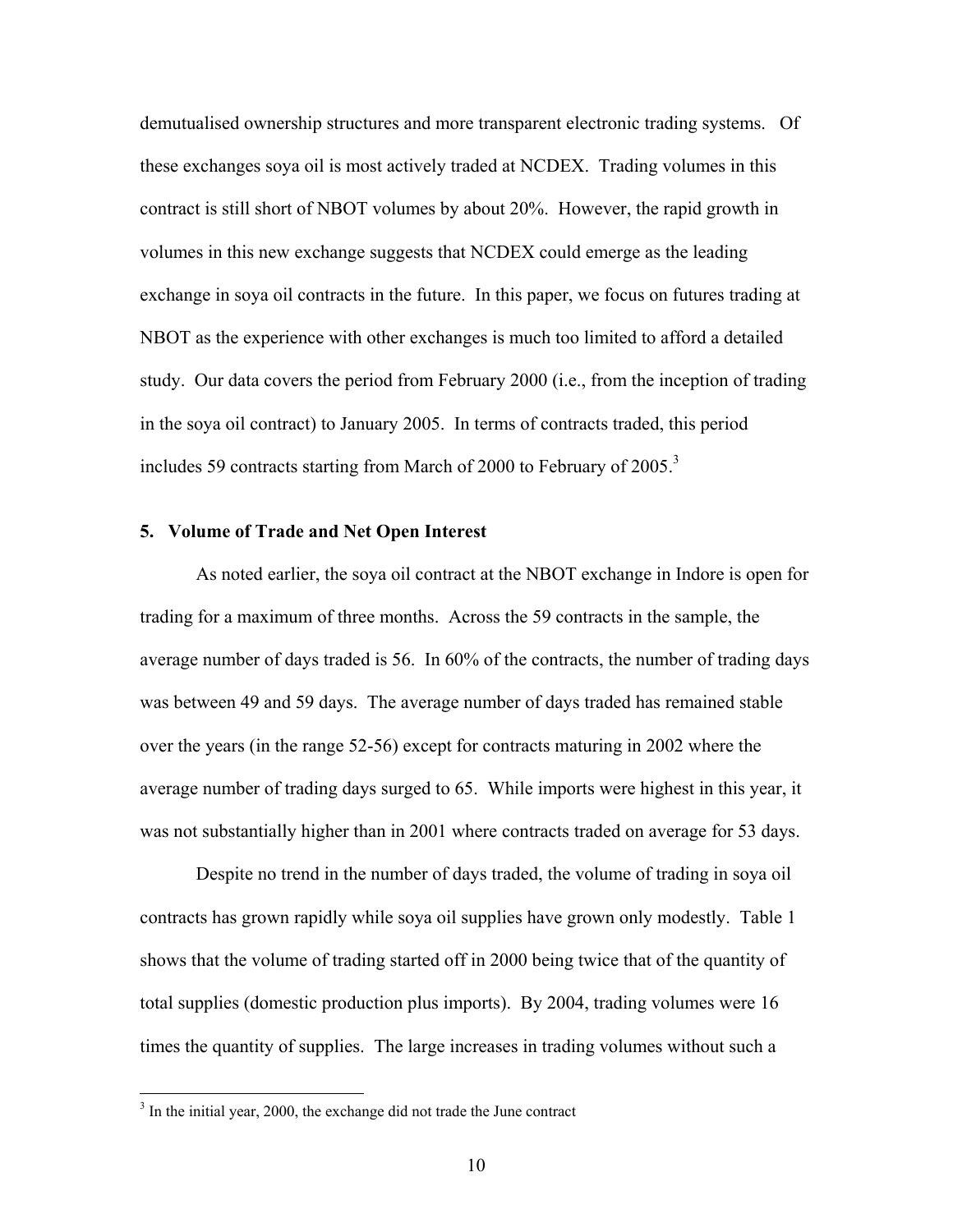corresponding movement in physical supplies suggests that the soya oil contract has attracted speculative interest.

The exchange does not report the positions of hedgers and speculators separately. However, as discussed earlier, previous research has established that open interest mainly reflects the trading positions of commercial firms. The last 2 columns in Table 1 are yearly totals of open interest and the ratio of trading volumes to open interest. These numbers confirm the rapid growth in speculative volumes.

Based on daily volume data, we compute the empirical distribution of the volume of trade as a function of time. For any particular time interval, the histogram estimate of the probability of a trade occurring in that period is the ratio of volume of trade in that interval to the total volume. Figure 1 plots the probability of a trade in the soya oil contract against the time to expiry of that contract. Thus, time periods closer to zero are closer to contract expiry. The probability density is estimated non-parametrically using the Epanechikov kernel. The density curve is uni-modal and has the expected shape. The probability is small for more than 55 days from expiry. For less than 55 days, the probability first increases as contract expiry approaches, reaches a peak when there are about 25 days to expiry and then declines. The figure shows that most of the trades occur in the period from 40 days to about 10 days to contract expiry.

Analogous to Figure 1, Figure 2 computes the probability of positive open interest in any particular time interval. Once again, this curve has the expected shape. Most of open interest occurs in the period from 40 days to about 5 days to contract expiry. Open interest starts to rise when there are 55 days left to maturity and peaks when there are about 25 days to maturity after which it declines. Thus, the pattern in open interest and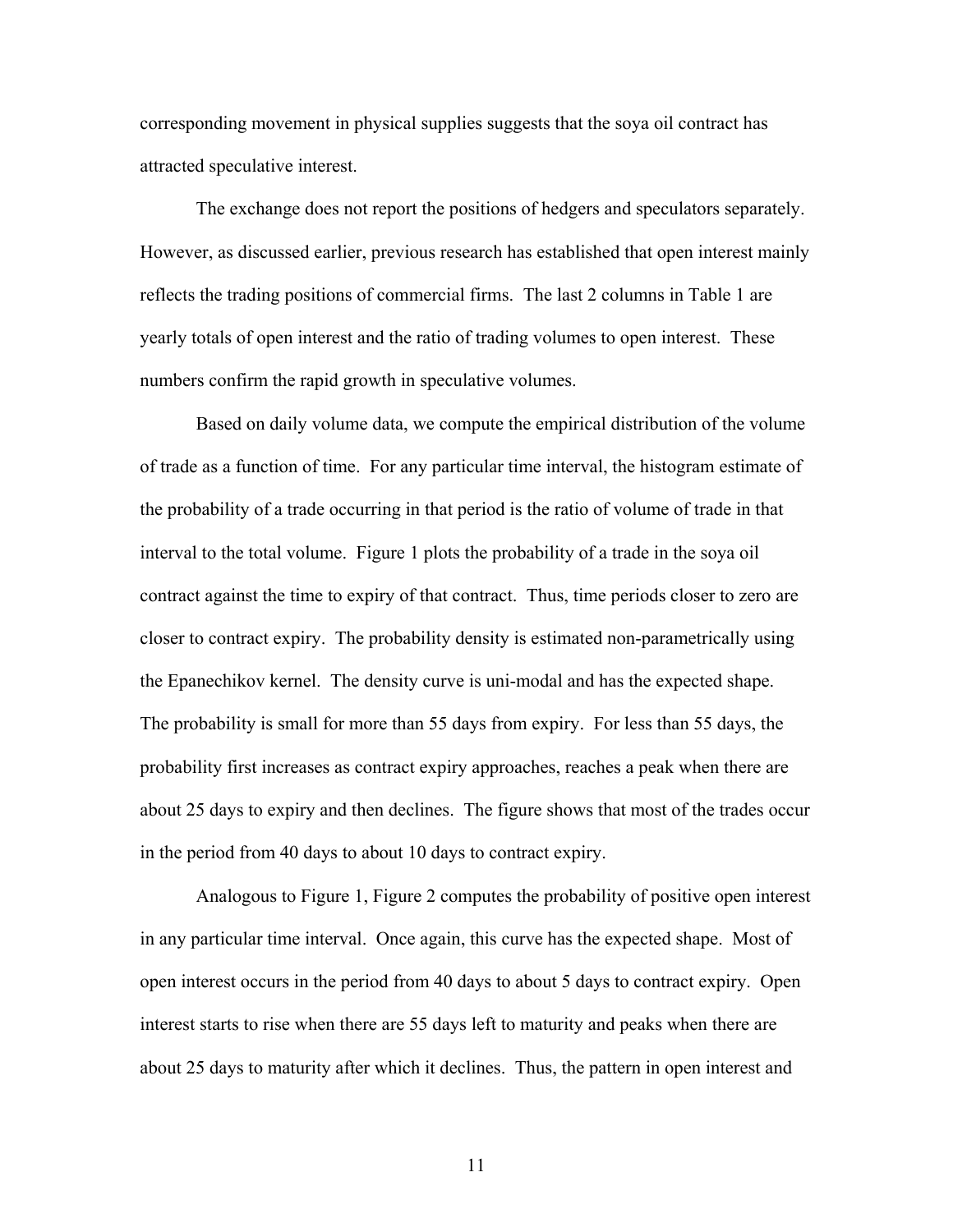volume of trade is similar to the patterns observed in futures exchanges in developed countries (Williams, 2001a). However, there is an important difference as well. Contracts here are open for much shorter durations.

Peck (1980) showed that in the U.S., futures contract for wheat, corn and soybeans, the visible supplies of these commodities and the open interest followed similar seasonal patterns and therefore argued that futures markets depend upon commercial use. Figures 3 and 4 display the averages of monthly totals of soya oil supplies (whether from domestic production or imports) and the aggregate open interest in the contract expiring in the succeeding month. In figure 3 we see that the seasonal pattern in total supplies is U-shaped. They decline through the first months of the marketing year, plateau out during the months of February through April, after which they rise again. Figure 4 displays the behavior of open interest according to contract month. Note that here we begin the marketing year from October while it began a month earlier in figure 3. The reason is that for the contract expiring in month *n*, most of the trading days are in the previous month (*n*-1). The seasonality in open interest is much less marked than in supplies. However, it remains true that open interest is generally higher at the beginning and end of the marketing year than the middle of the marketing year. Once again, open interest is lowest for contracts expiring in March, April and May. There is therefore a broad but not a very tight correspondence between commodity supplies and open interest.

#### **6. Hedging and the Predictability of Basis**

Suppose a trader who is long in the commodity and takes an equal but short position in futures. It is well known that the return from such a portfolio is the change in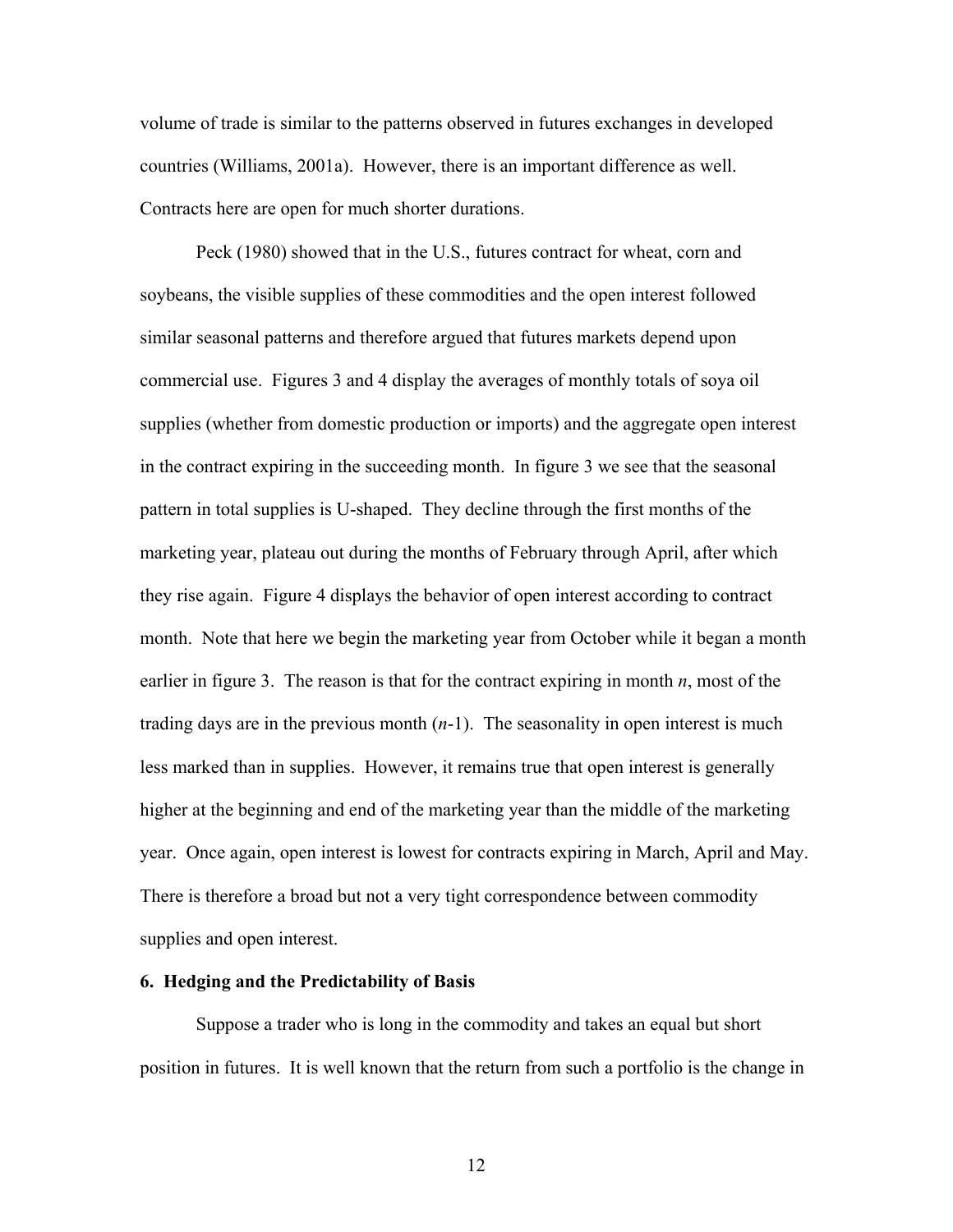basis. More formally, if the contract runs from period 1 to period 2, and if  $B_t$  denotes the basis in period *t*, then the return (to one unit of the commodity) is  $(B_2 - B_1)$ . Similarly, if this trader held a portfolio combining a short position in the commodity with an equal and long position in futures, the return is  $(B_1 - B_2)$ . More generally, if *X* is an agent's position in the spot market and if it is matched by an equal and opposite position in the futures market, then this agent's return is  $X(B_2 - B_1)$ . For a short hedger, *X* is positive and for a long hedger, *X* is negative.

As discussed earlier, if the basis is predictable then commercial firms would use the futures markets to profit from risk-neutral arbitrage. The argument for predictability rests on the convergence of the futures price to the spot price at maturity. If this is so, in a regression of the change in basis  $(B_2 - B_1)$  on the initial basis  $B_1$ , the slope coefficient would be  $-1$ , the intercept would be zero and the  $R^2$  of the regression would be 1. Here the agent invests in a portfolio of spot and futures in period 1 and holds it till the futures contract matures in period 2. Williams (2001a) demonstrated the value of this idea by an application to the Columbian coffee contract traded in the Coffee, Sugar and Coca exchange at New York. He regressed the change in basis (computed as the basis at maturity minus the basis two months prior to maturity) on the basis two months prior to maturity. The  $R^2$  was 0.62 and Williams concluded that the returns to storing or shipping Colombian coffee is predictable. Thus the agents, whether coffee exporters or importers or other kind of traders, who owned the commodity and were short in coffee futures "could act as if such storage decisions were essentially arbitrages" (Williams, p 789). For applications of this regression to other commodities, see Hranaiova and Tomek (2002) and Peck and Williams (1992).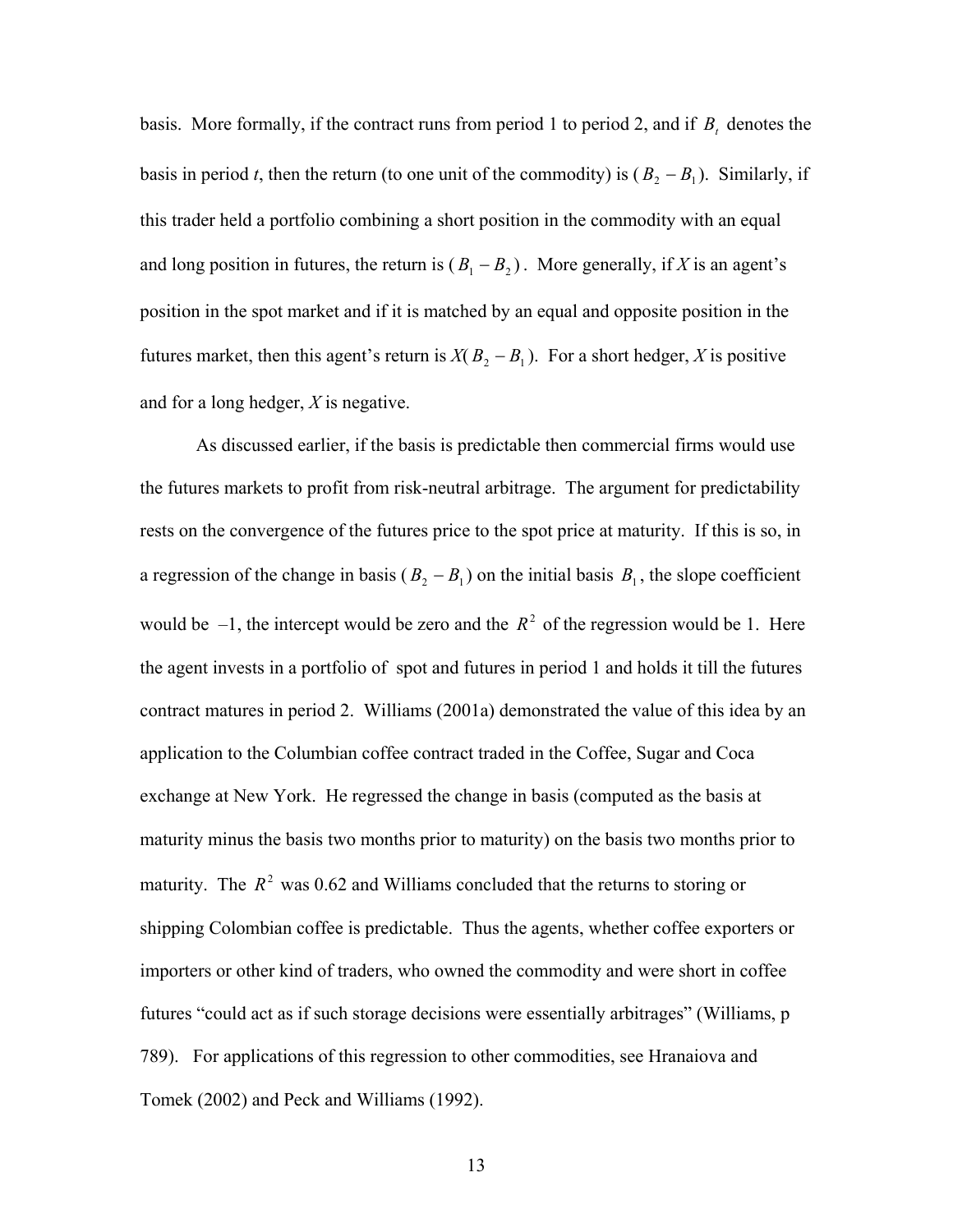The Working view that hedging is tantamount to a riskless arbitrage emphasizes the use of futures trading (for profit) by commercial firms. In this section, we consider whether the soy oil contract at NBOT affords similar opportunity to hedgers. We define the initial basis as the difference between the cash price and futures price that obtains on the first trading day of the month prior to the maturity month. Thus, for a March contract, the initial basis would be the basis on the first trading day of February. The final basis is taken to be the basis that occurs on the  $10<sup>th</sup>$  trading day of the maturity month. On average, this amounts to a trading period of about 34 days. The results are shown in the first column of Table 2. The slope coefficient is close to –1 and is not significantly different from it at the 10% level of confidence. The intercept term is not significantly different from zero and the  $R^2$  is high. Figure 5 plots the scatter between the change in basis and the initial basis as well as the regression line. The close fit shown in the figure means that a trader can use the initial basis to construct a portfolio combining positions in futures and spot market in such a way that the return from the portfolio is nearly riskless provided it is held upto the  $10<sup>th</sup>$  trading day of the maturity month. A trader could, of course, liquidate the portfolio before this time if the return from doing so is better than the return from holding the portfolio upto the  $10<sup>th</sup>$  trading day of the maturity month.

As a robustness check, we also considered what happened if we defined the initial basis to be the basis on the first trading day two months prior to final maturity. For a March contract, for example, the initial basis would be that on the first trading day of January. The final basis is defined as previously. On average, the period between the initial basis and final basis amounts to a trading period of 49 days. As some contracts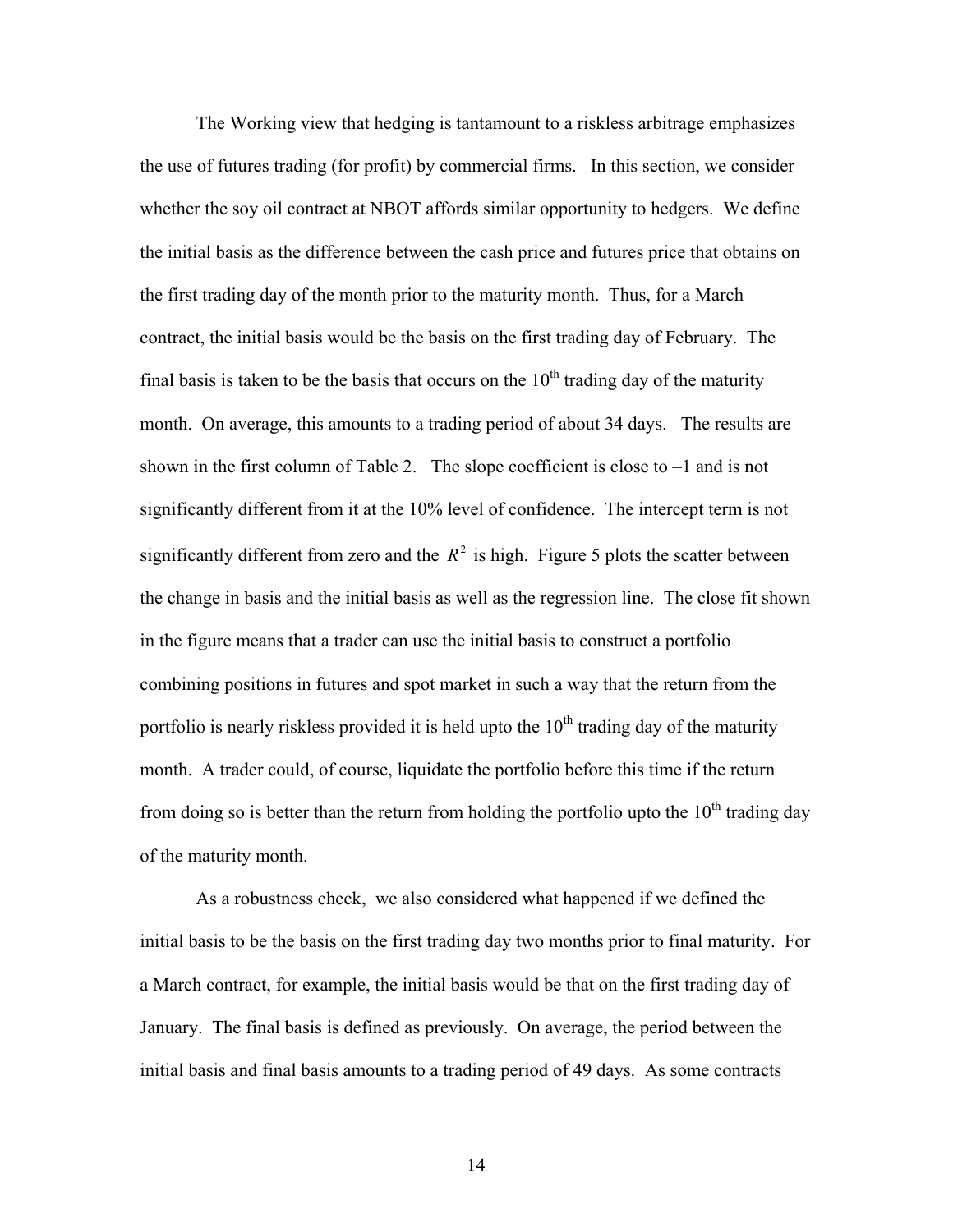were not traded long enough, they drop out of the sample. The results are in column 2 of Table 2 and are in conformity with what was obtained earlier.

Out of the 59 contracts traded over the period from 2000 to early 2005, the change in basis was negative for 30 contracts and positive for 29 contracts. As a result, the average change in bias is insignificantly different from zero. However, the market at different points in time favors short and long hedgers. The rate of return to a hedger's portfolio is  $(B_2 - B_1)/P_1$  where  $P_1$  is the spot price in period 1. The average rate of return is 2.4% for short hedgers and 2.2% for long hedgers (both significantly different from zero). Further, the 25 to 75-percentile interval is [1.1%, 2.9%] for short hedgers and [0.7%, 2.7%] for long hedgers. In interviews, traders in the soya oil market typically reported the cost of carryover to be in the range of 2-3% (of the cost of the commodity) over a period of 2 months. Thus, even though the hedges in the soya oil exchange can be so constructed to be almost risk-free, the net returns (after the costs of storage) are most of the time quite small.

#### **7. Supplies, Basis and Open Interest**

The predictability of basis dynamics in the Indore soya oil exchange facilitates commercial use of the futures contracts. This suggests that the basis should reflect the economic forces that underly the supply and demand of soya oil. In the previous section, we used the `initial basis' (i.e., the basis at the first trading day of the month previous to maturity) as the predictor of the change in basis. In this section, we examine the impact of supply factors on the `initial basis'.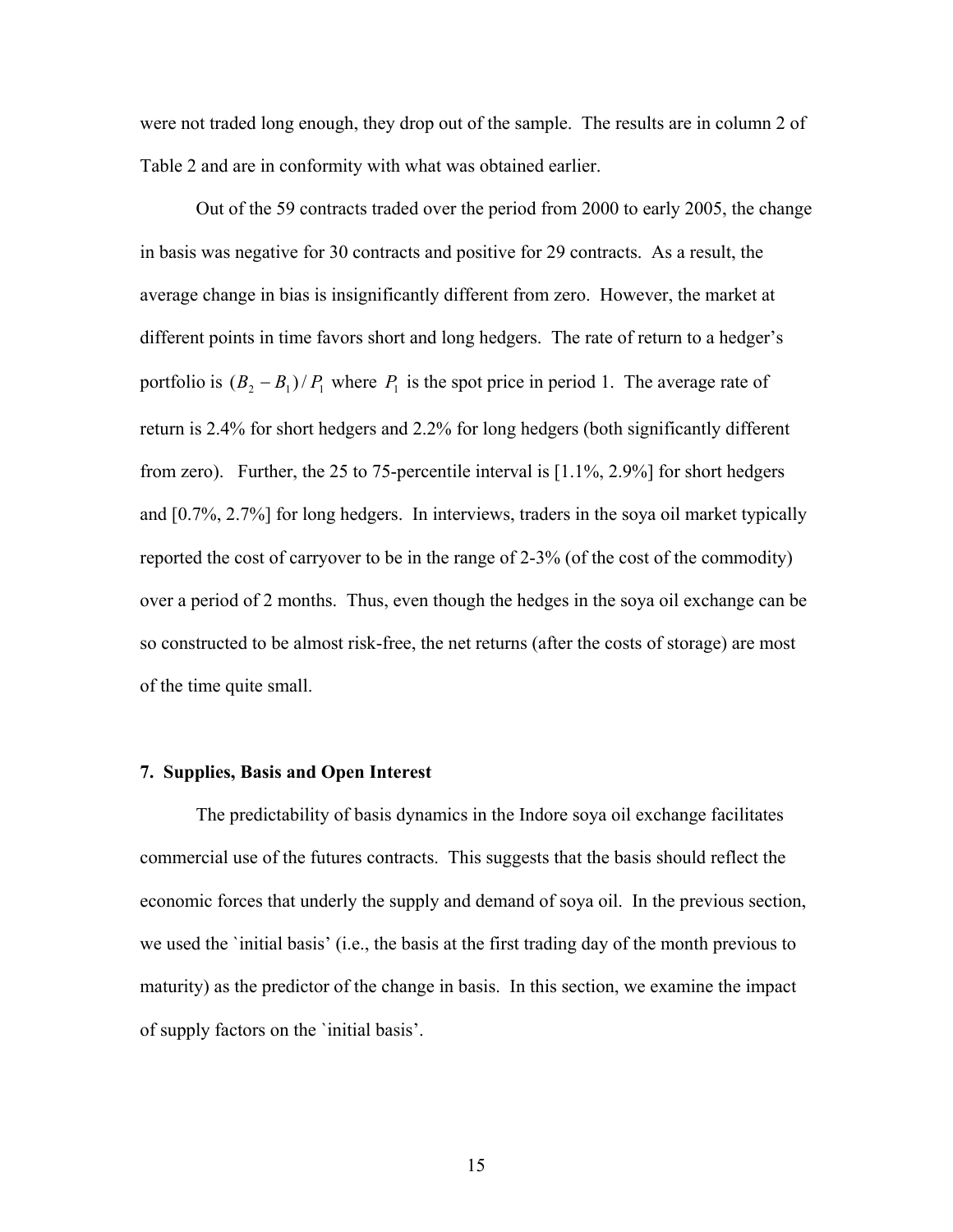Crushing of domestically produced soyabeans as well as imports of crude soya oil supply the Indian soya oil market that are refined locally. Both of these have distinct seasonal patterns. The proportion of supplies met by local production is at its peak during the early months of the soyabean marketing year after which it declines. Would the initial basis reflect a similar seasonal pattern and how does supply from crushing and how do imports affect it?

In Tilley and Campbell's (1988) investigation of the impact of exports and market stocks on the wheat basis traded at the Kansas City Board of Trade, exports led to a higher basis (higher cash price relative to futures prices) and thus encouraged stocks to move to the ports for export. Market stocks had an opposite impact. In our context, it could be argued that imports would have a positive impact on basis if it expands futures supplies more than current supplies thus leading the futures price to fall more than the cash price. On the other hand, imports could affect the basis negatively if it expands current supplies more than future supplies. Our estimating equation is the following:

$$
B_{t,t+1} = \beta_0 + \beta_1 S_{2t} + \beta_2 S_{3t} + \beta_3 \ln(Q_t) + \beta_4 \ln(I_t) + \varepsilon_t
$$
 (1)

where  $B_{t,t+1}$  is the basis on the first trading day of month *t* of the contract expiring at month  $t+1$ ,  $Q_t$  is the quantity of soya oil produced by domestic crushers in month  $t$ ,  $I_t$  is the quantity of soya oil that is imported at month  $t$ , and  $S_2$  and  $S_3$  are dummies that take the value 1 if month *t* falls in season 2 or season 3 respectively. The season dummies control for all the omitted factors that are correlated with the seasonality of production and imports. Season 1 dummy represents the months of November, December, January, February and March. Season 2 dummy stands for the months from April to July while season 3 dummy is for the months August to October.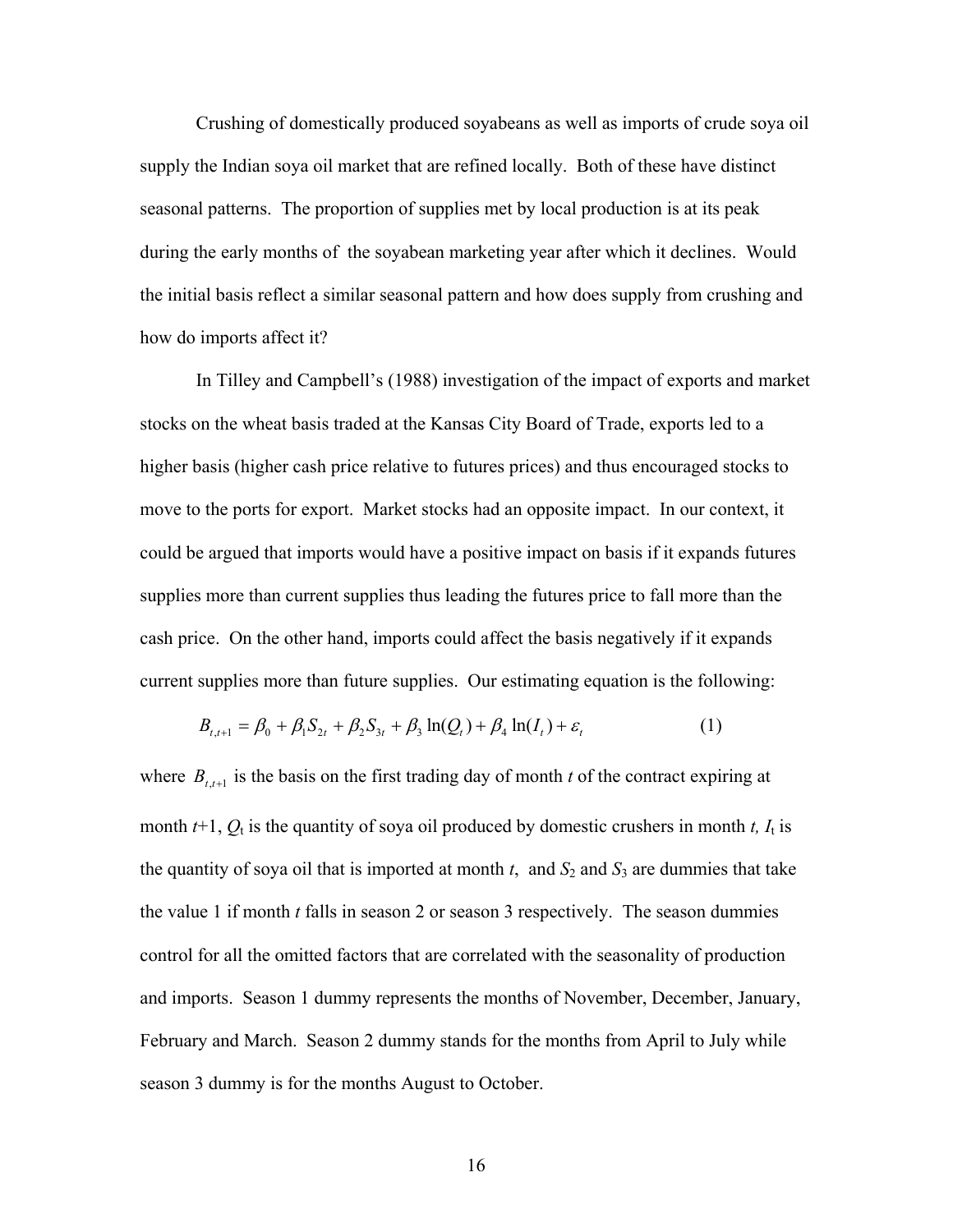As domestic prices could impact the quantity and timing of imports, imports have to be regarded as endogenous to basis. To instrument it, we use soybean output and the unit value of imports. Soybean output affects domestic oil prices through its impact on domestic oil production and imports and would therefore be uncorrelated with the error term in equation  $(1)$ .<sup>[4](#page-18-0)</sup> As the international price of soya oil is determined in the world market and since India's needs are a small proportion of the world's production, the unit value of imports is exogenous to basis, i.e., the unit value of imports would affect the basis only through imports and not through any other channel. In a first-stage regression of the endogenous variable (imports) on all exogenous variables, the F-statistic  $(F(2,51))$ associated with the instruments is 4.31, which is significant at the 2% level.

To control for heteroscedasticity and autocorrelation (with lag 1), equation (1) is estimated by generalized method of moments. The results are in Table 3. The coefficients of both domestic oil production and imports are negative. Both are variables that relate to the same month as the basis. Therefore, if supply increases from either source, then it decreases the cash price in the same month relative to the price of a futures contract expiring the next month.

It should be remembered, however, that supplies from domestic crushing are negligible in the last few months of the soyabean marketing year. Hence, stocks from domestic supplies are also likely to be negligible during this time while they are likely to be of significant magnitude in the earlier months of the soyabean marketing year. To investigate whether the impact of imports varies across season, we interact imports with

 $\overline{a}$ 

<span id="page-18-0"></span><sup>&</sup>lt;sup>4</sup> The exogeneity assumption would not hold if soya oil prices exert a strong impact on soyabean output. Note, however, that these are long-term relationships that are unlikely to show up in a monthly data set over a period of five years.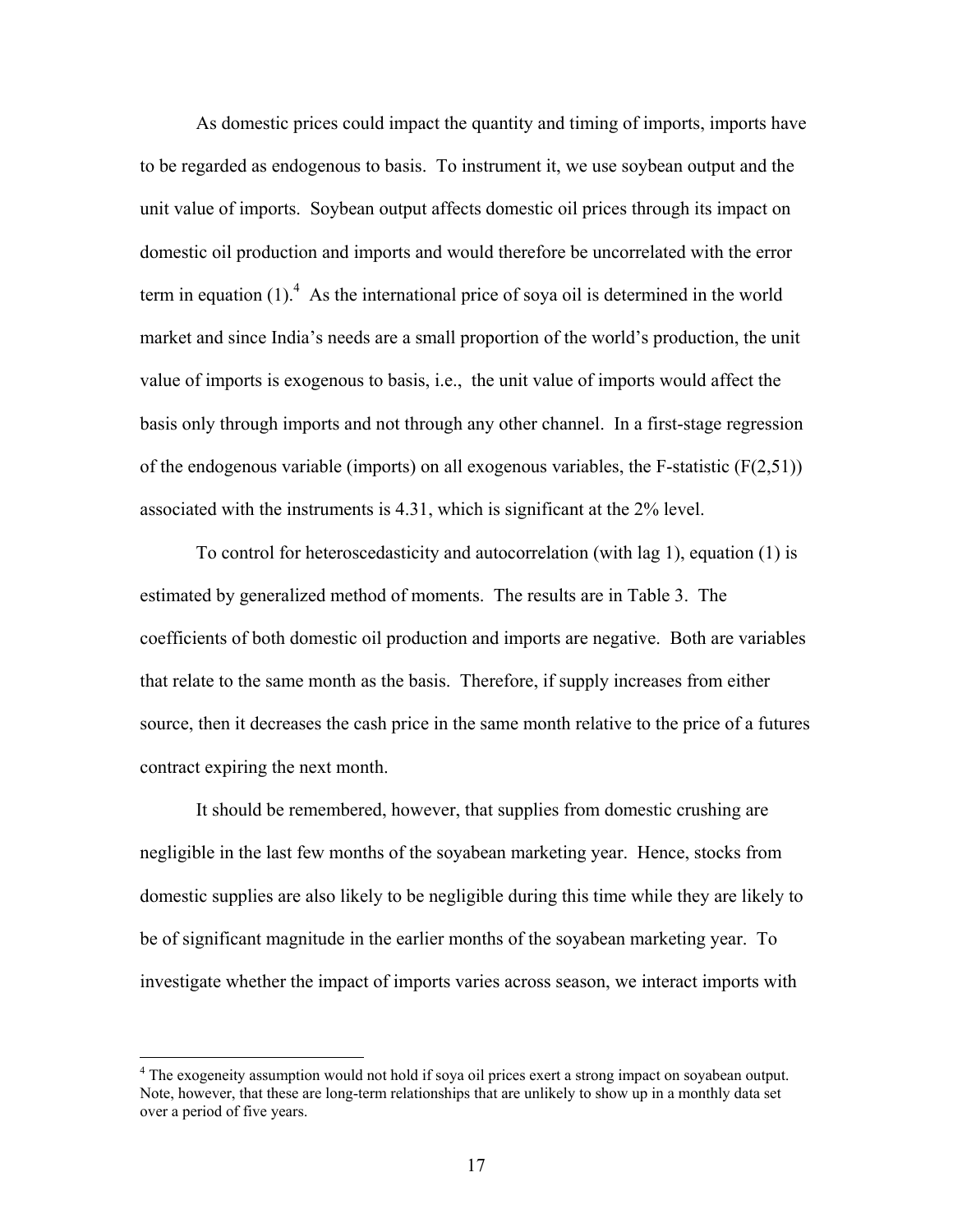the season dummies as below.

$$
B_{t+1,t} = \beta_0 + \beta_1 S_{2t} + \beta_2 S_{3t} + \beta_3 \ln(Q_t) + \beta_4 S_{2t} \ln(I_t) + \beta_5 S_{3t} \ln(I_t) + \varepsilon_t
$$
 (2)

The instruments correspondingly are the import prices interacted with the season dummies (and soyabean output) and the equation is once again estimated by generalized method of moments to take into account unknown heteroscedasticity and autocorrelation (upto the first lag). The results are in Table 4. This shows that the negative impact of imports on the initial basis is driven by the third season where such impacts are strong and significant. By comparison, the impacts are much smaller in the first two seasons. While the impact in the first season is negative, it is not statistically significant. This is to be expected given that imports are generally small during this period. Surprisingly, the impact in the second season is positive and nearly significant at the 10% level.

It could be argued that the monthly production of oil is also endogenous to the basis as processors possibly use spot and futures prices to distribute the production of oil across months. We control for this endogeneity by instrumenting oil production by soyameal price. As most of the soyameal output is exported, we use the one month lagged U.S. \$ f.o.b price. As this is determined in international markets to which India is a small exporter, the soyameal price is exogenous to domestic prices. Further, its impact on commodity prices (spot and future) will work only through domestic oil production. Thus, monthly soyameal price is a valid instrument for monthly oil production.

The results in the second column of Table 4 are generalized method of moments estimates of equation 2 where both imports and oil output is instrumented. Compared to column 1, oil output loses its significance while the imports variables retain their earlier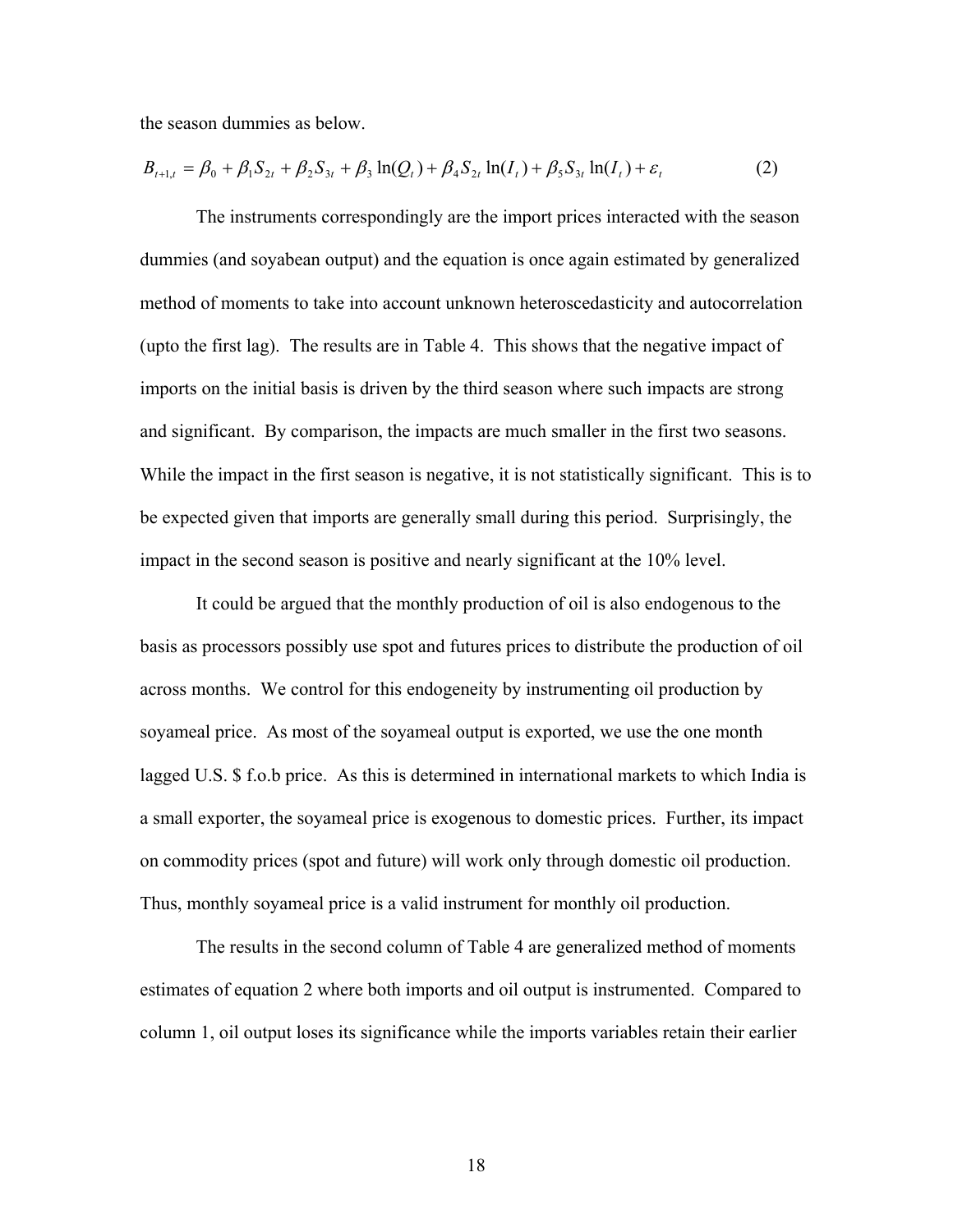precision. In particular, imports in the second season continue to have a positive impact on the initial basis and the impact is just about significant at the 10% level.

This means that in the second season, current imports increase the cash price relative to the futures price. Why does this happen? The explanation lies in domestic oil production and stocks. While it is negligible during the third season, this is not so in the second season. Thus, when because of exogenous factors (e.g., say lower import price), imports increase, it prompts domestic processors to shift their supplies to later periods. They cover this with a short position in the futures market, which leads futures price to fall relative to cash prices. As against this, the addition to current supplies from imports will decrease cash prices relative to futures prices (as it happens in season 3). The coefficient estimated in Table 4 is the net effect. On the other hand, in season 3, because of scarce stocks, the hedging effect is largely absent and so the estimated coefficient represents only the impacts on the cash market.

If this explanation is correct, we would expect to see in the second season, imports to be positively correlated with short hedging. Unfortunately, we do not have data on short hedging and it is not possible to test this hypothesis directly. However, if open interest in this period is dominated by short hedging then we could see if there is a positive relation between open interest and imports. As open interest is jointly determined along with cash and futures prices, we could estimate open interest as a function of the explanatory variables in the basis equation.

The results are reported in Table 5. The dependent variable is the cumulative open interest in month  $t$  in all open contracts. Of the import variables, imports in the second season positively impact open interest and is significant at the 5% level. The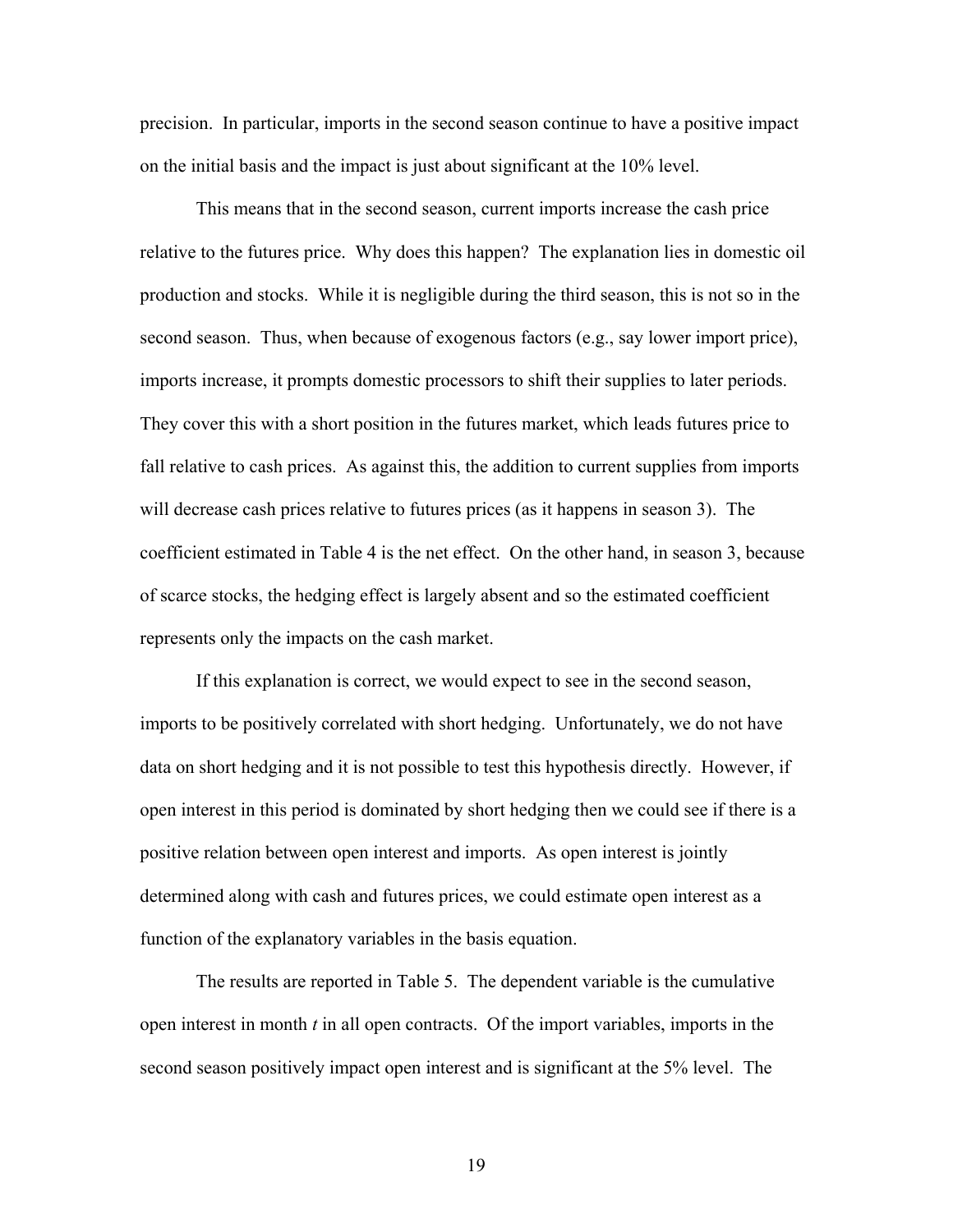impact of imports is negative in the other seasons; however the effects are not precisely estimated. These results are supportive of the hypothesis that imports stimulate a hedging effect in the second season absent in the other periods.

However, the estimates do not satisfy the test of overidentifying restrictions. The null hypothesis that the instruments are uncorrelated with the error term is rejected. As we could not find any other instruments, we report in Table 6, an ordinary least squares regression of open interest on the exogenous variables: import prices in each season, the lagged soyameal price and the season dummies. Notice that this set of variables has good explanatory power as the R squared in this regression is nearly 0.4.

Consistent with the earlier table and our hypothesis, import price in the second season is negatively correlated with open interest. As the variables are in logs, the coefficients are elasticities. Thus, a 10% decrease in import price increases open interest in season 2 by nearly 5%. The results also show that in the other periods, import prices have the opposite impact on open interest – lower import prices (and thus higher imports) decreases open interest. As season 1 is flush with domestic supplies and season 3 is dominated by imports, the behavior of commercials that drives open interest is probably different between these periods.

#### **8. Conclusions**

Trading volumes at the NBOT soya oil contract at Indore have grown rapidly. They have also grown relative to the change in supplies and in open interest suggesting a growth in speculative trading. Open interest, which past work has shown to be highly correlated with hedging positions, displays the typical pattern of mature exchanges – of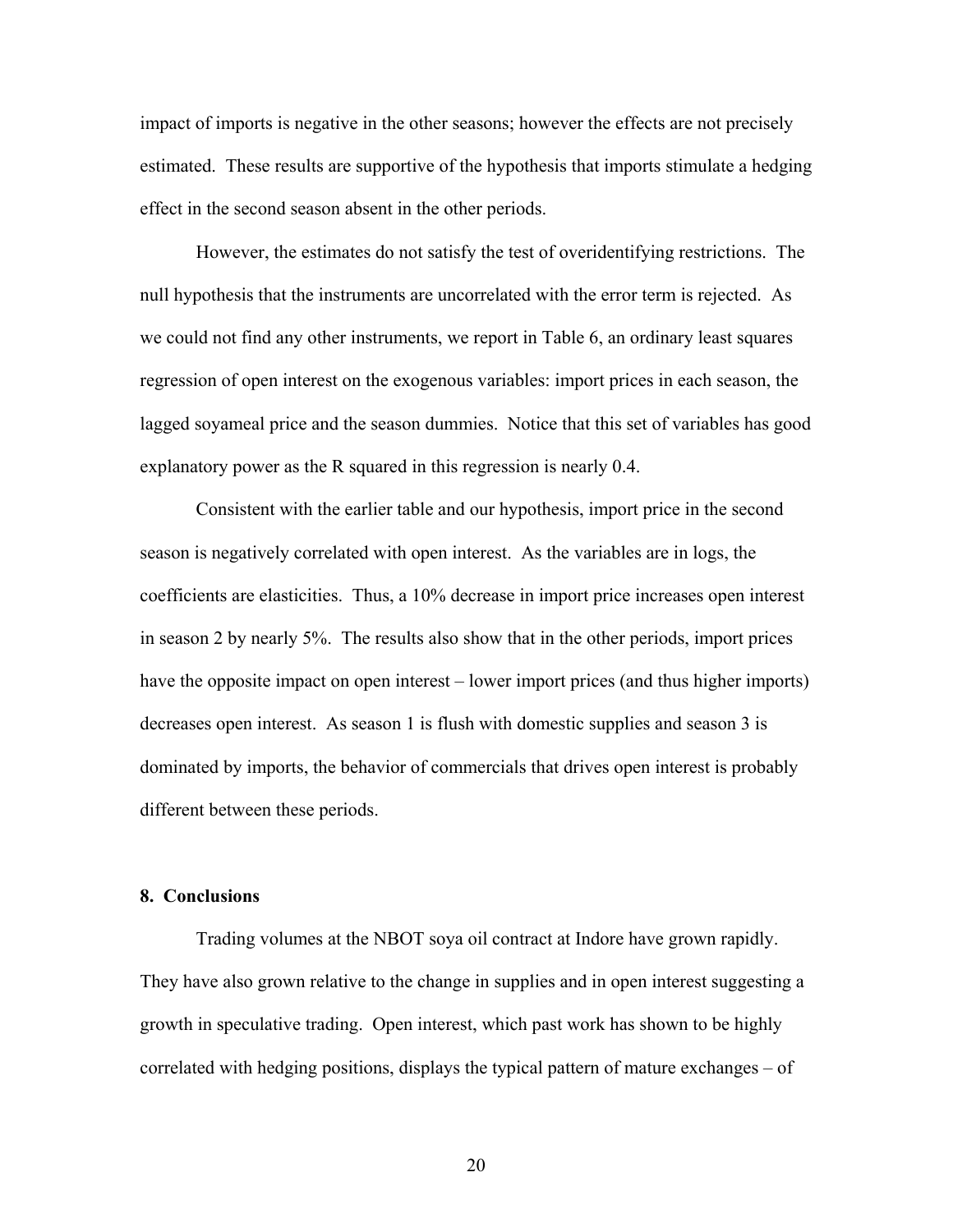rising steadily as the contract moves towards expiry but peaking and falling rapidly in the time just before maturity.

Like the successful commodity exchanges in developed countries, the NBOT exchange offers opportunities to short and long hedgers (at different times) to construct riskless profit-earning trading strategies. If hedgers actively participate in futures trading, then their commercial decisions in the aggregate would affect the returns from such trading. We find that soya oil imports exercise a significant impact on the basis and the impact varies with the extent of supplies that come from domestic production. Thus, by these commonly used criteria, the soya oil contract at Indore has been successful. The only count on which it falls short of developed country exchanges is that the NBOT contracts are open for trading for a much shorter time of three months or less.

The NBOT exchange has emerged despite a soya oil spot market that would be regarded as underdeveloped by rich country standards. The market is fragmented as transactions are mediated through brokers who match suppliers with buyers. Personal reputations play a role in pushing deals. Real time spot price information is not easily available. Forward contracts are not common and warehouse receipts are not traded because of lack of quality guarantees. Our account is consistent with evolution of the mungbean futures market at China Zhengzhou Commodity Exchange (CZCE). Williams et. al (1998) point out that the CZCE did not organically evolve from commodity trade in physicals; rather the futures exchange has encouraged improved marketing practices in physicals.

The emergence of the mungbean exchange in China and of the soya oil exchange in India suggest that spot markets need not be fundamental constraints. Like in many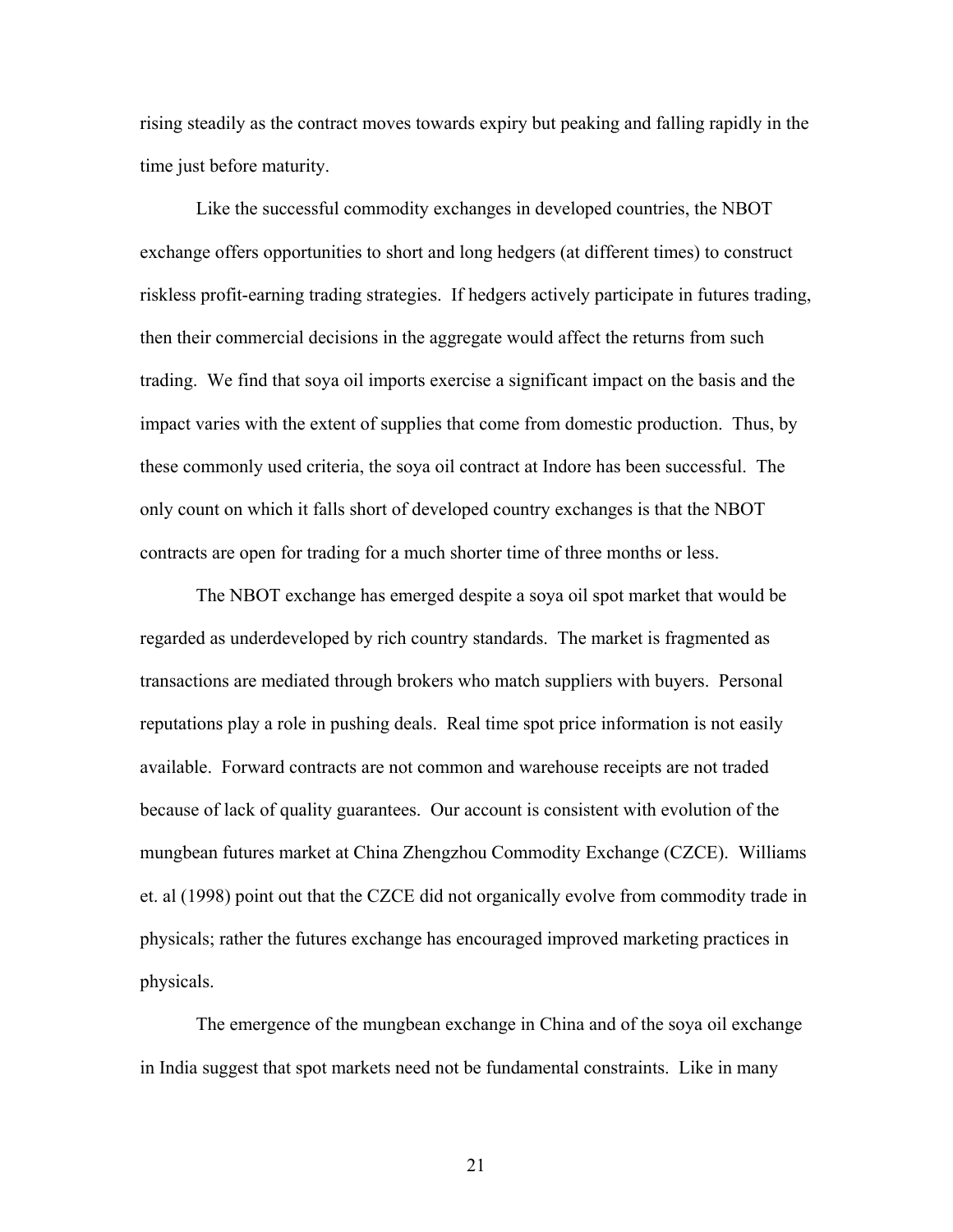developing countries, contract enforcement is costly in India. The institutional mechanisms of futures exchanges (mark to margin, clearing house and the practice of traders transacting as principals) are attractive in this regard and allow agents to transact without costly verification of personal histories of other agents and without being tied to long-term bilateral deals (Williams, 2001b). It is therefore conceivable that the development of futures exchanges could precede that of spot markets in developing countries.

The success of the soya oil contract is exceptional when seen against the failure of contracts in soyabeans and soyameal. In the flow of beans from the grower to the oil crusher, there is only one layer of intermediary. These brokers operating in the soyabean spot market function as assemblers aggregating quantities picked up from individual growers. The spot market registers large volumes in the first 3 months of the marketing season after which volumes die off. The small size of the soyabean harvest (relative to processing capacity), the short marketing season and the fact that most output is purchased locally (as almost all soyabean crushing plants are located within the production region) have limited price volatility and long duration storage while encouraging long-term relationships between brokers and processors . As for soyameal, most of it is exported. Relative to world trade, India is not a large exporter and so international buyers have little interest in a futures contract traded in India. The inability to hedge soyabeans and soyameal positions would have also limited the interest and capacity of domestic oil crushers to participate in the soya oil futures contract.

Despite this, however, the soya oil contract has been liquid which underscores the role of imports in this regard. Imports have ensured a full marketing season for soya oil.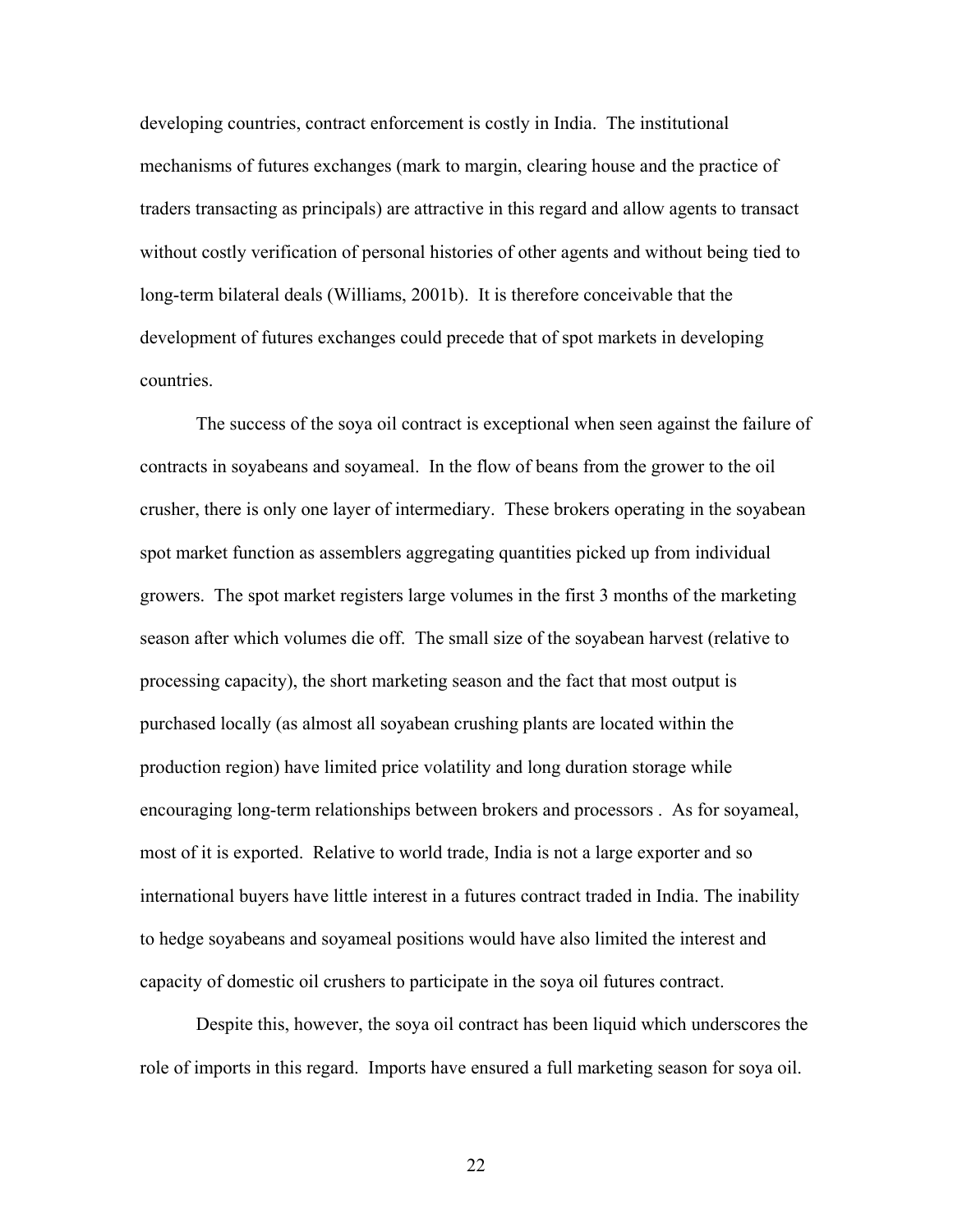Although imports reduce seasonality, they increase short run volatility because of the sensitivity of soya oil prices to world prices (for soya oil and its competitors like palm oil). Imports driven hedging has drawn traders from consuming regions spread across the country for whom anonymous transactions backed by a clearing house would have been valuable.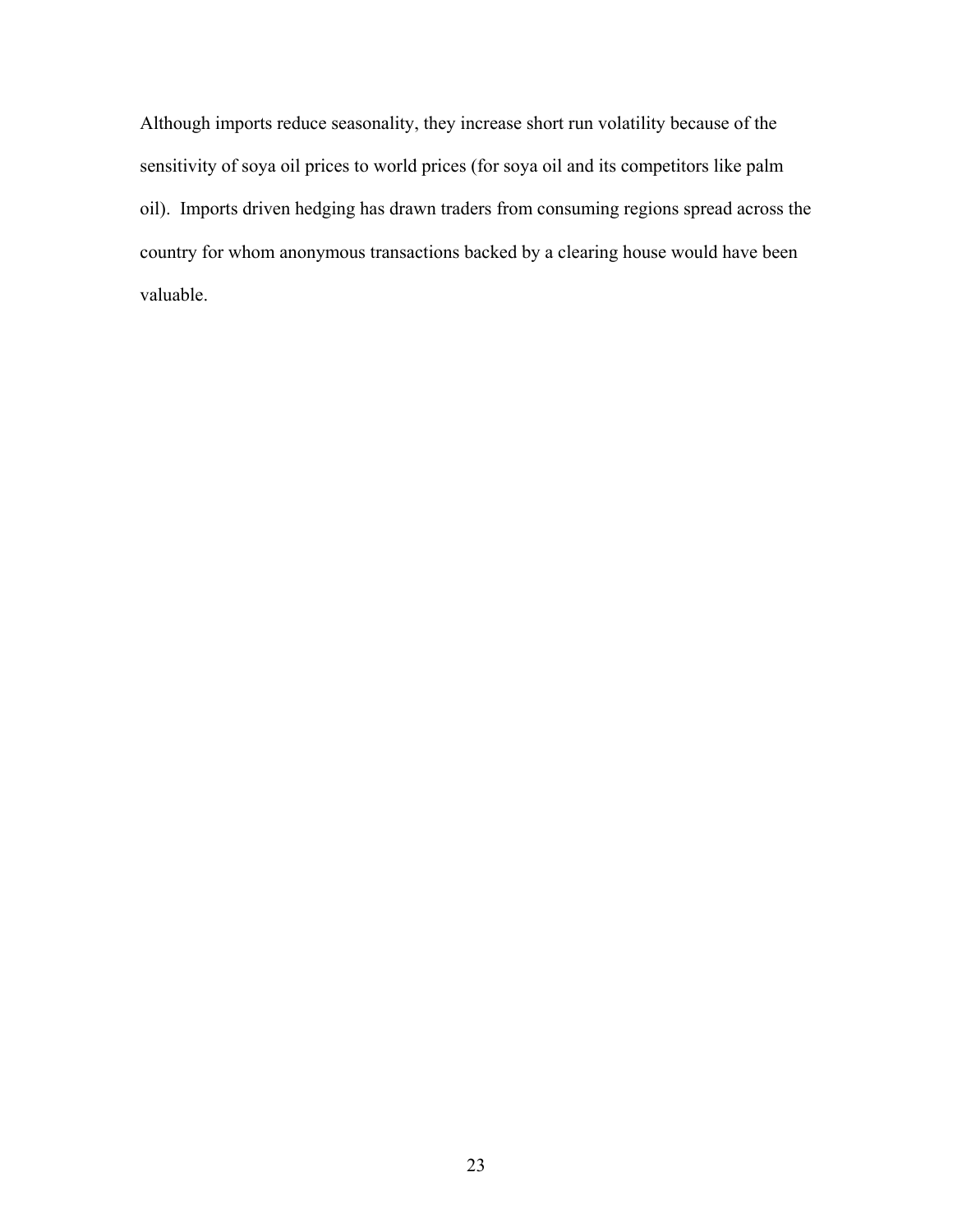| Calendar<br>Year | Volume of<br>Trade ('000<br>tons) | Domestic<br>Production<br>$(000 \text{ tons})$ | tons) | Imports ('000   Total Supplies<br>$(5000 \text{ tons})$ | Ratio of<br>Volume of<br>Trade to total<br><b>Supplies</b> |       | Open Ratio of<br><b>Interest Volume</b><br>of<br>Trade<br>to Open<br>Interest |
|------------------|-----------------------------------|------------------------------------------------|-------|---------------------------------------------------------|------------------------------------------------------------|-------|-------------------------------------------------------------------------------|
| 2000             | 2313                              | 622                                            | 601   | 1223                                                    | $\overline{2}$                                             | 2621  | 0.88                                                                          |
| 2001             | 4629                              | 714                                            | 1444  | 2159                                                    | $\overline{2}$                                             | 4738  | 0.98                                                                          |
| 2002             | 13700                             | 570                                            | 1531  | 2101                                                    |                                                            | 8297  | 1.65                                                                          |
| 2003             | 21700                             | 602                                            | 1109  | 1711                                                    | 13                                                         | 8955  | 2.42                                                                          |
| 2004             | 26400                             | 528                                            | 1091  | 1619                                                    | 16                                                         | 10500 | 2.51                                                                          |

**Table 1: Trading Volumes and Supplies in Soya Oil** 

**Figure 1: Probability of trades occurring in any particular time period.** 

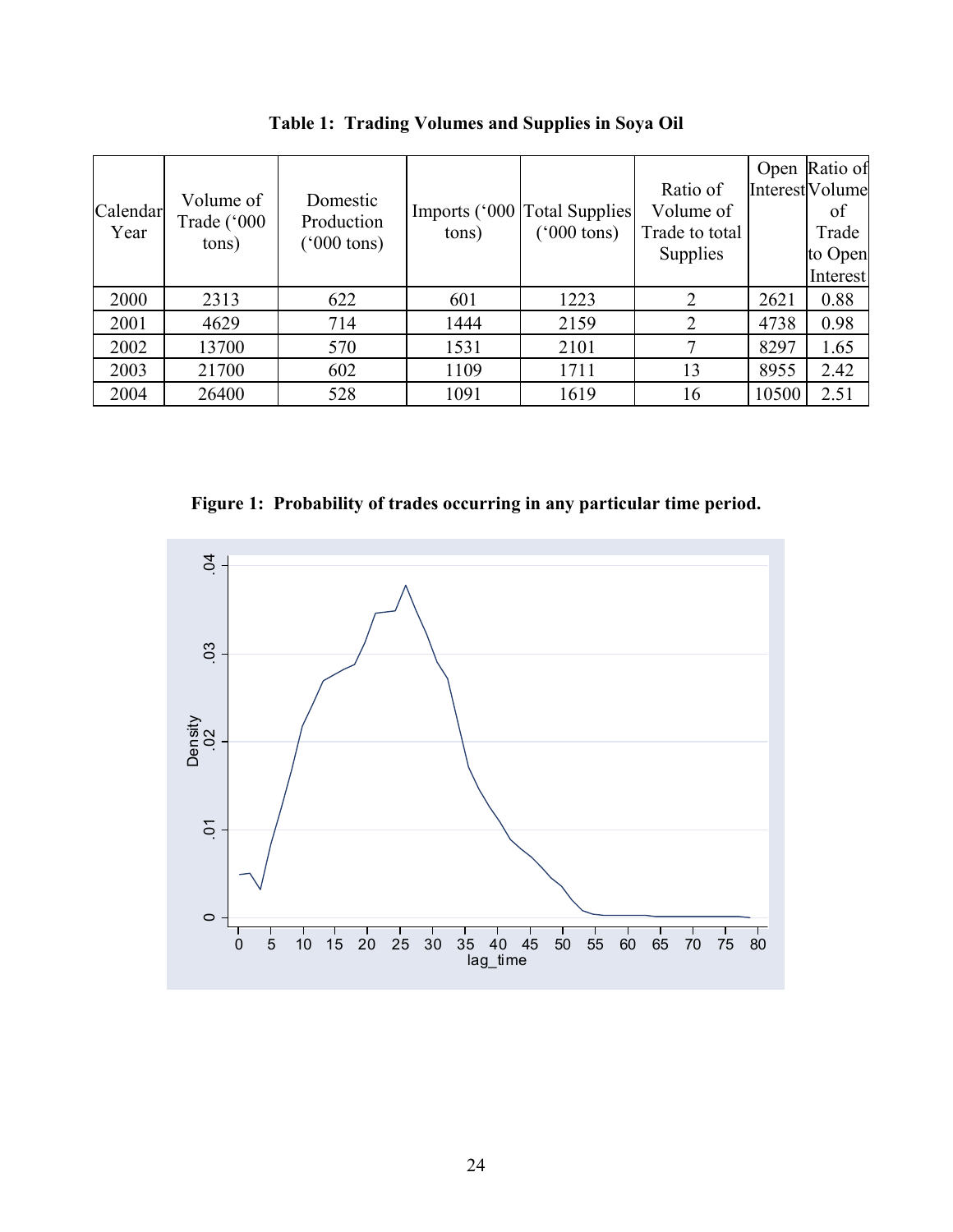

**Figure 2: Probability of positive open interest**

**Figure 3: Seasonality in Total Supplies** 

Total Supply

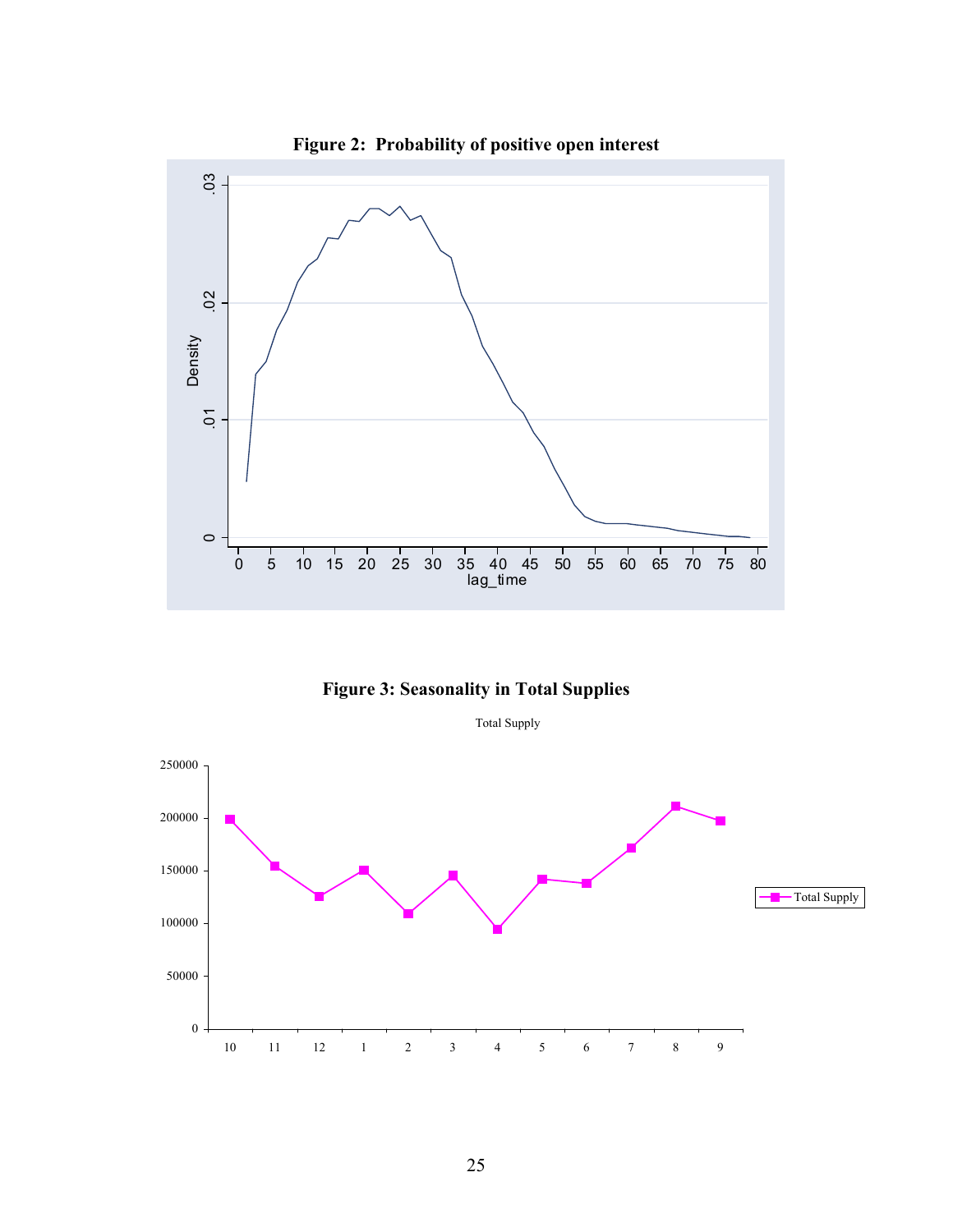



**Table 2: Predictability of Basis** 

|  | Dependent Variable: Change in basis |  |  |
|--|-------------------------------------|--|--|
|  |                                     |  |  |

|               | Coefficient      | Coefficient      |
|---------------|------------------|------------------|
|               | (robust t-ratio) | (robust t-ratio) |
| Initial basis | $-0.91(31)$      | $-0.98(22)$      |
| Constant      | 0.04(0.07)       | $-0.2(0.3)$      |
| $R^2$         | 0.86             | 0.84             |
|               | 59               |                  |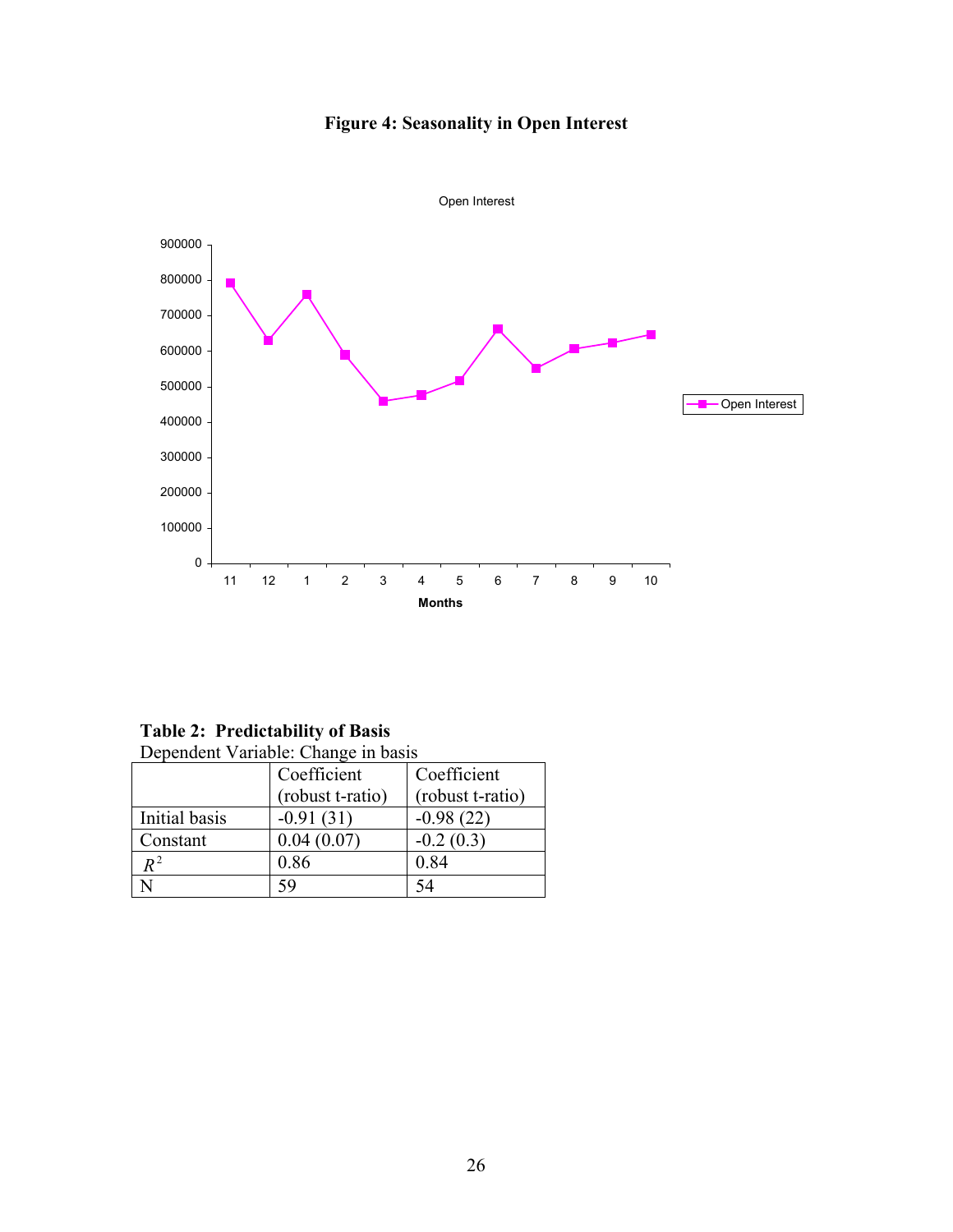

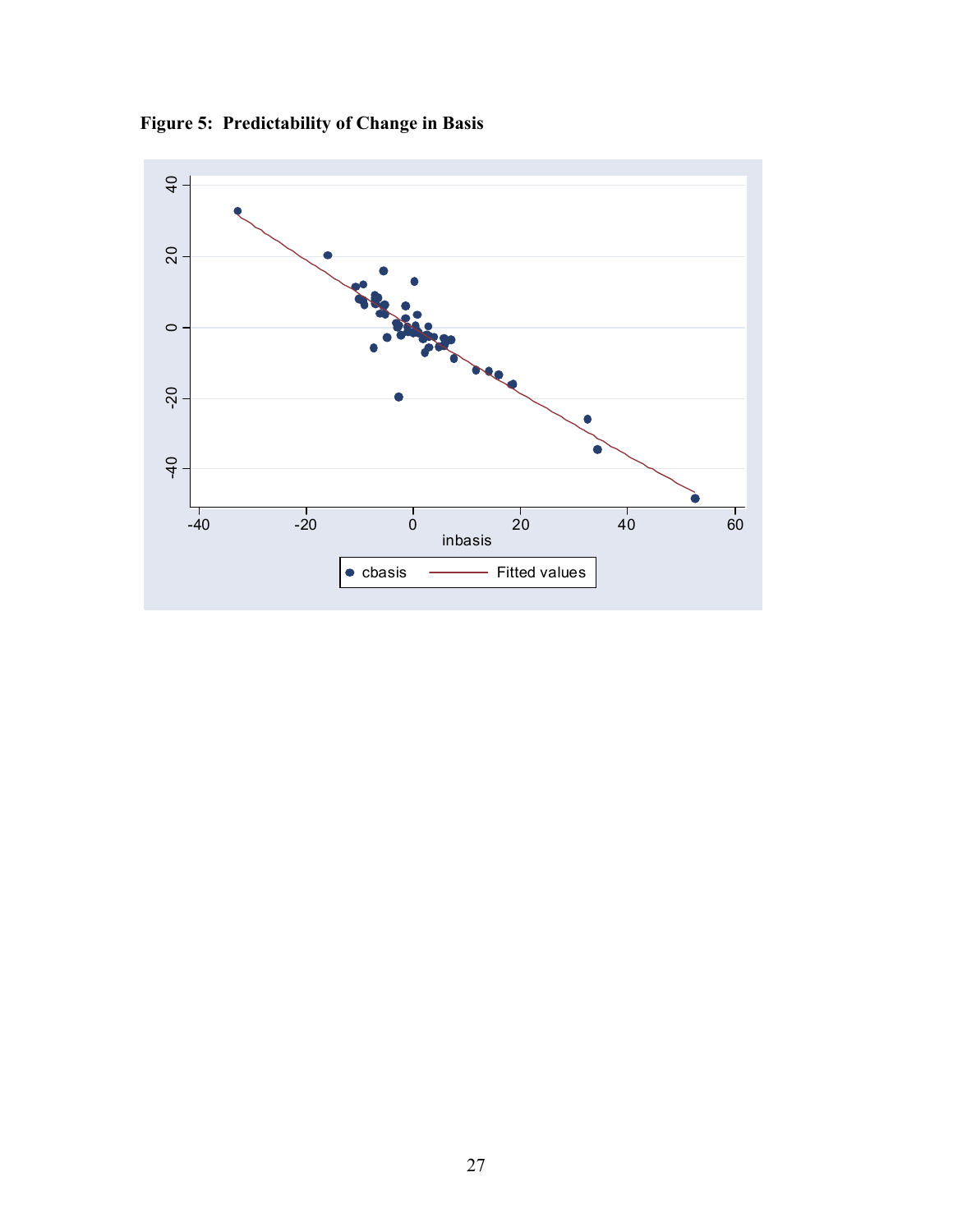|                      | Coefficients | t-ratios |
|----------------------|--------------|----------|
| Imports              | $-15.22$     | $-2.07$  |
| Oil<br>Production    | $-13.01$     | $-2.53$  |
| Season 2<br>dummy    | 2.79         | 0.42     |
| Season 3<br>dummy    | 17.51        | 1.84     |
| cons                 | 304.32       | 2.45     |
| N                    | 56           |          |
| Estimation<br>Method | <b>GMM</b>   |          |

## Dependent Variable: Initial Basis

Both imports and oil production are in logs. The log of import price and the log of soyabean output instrument the log of imports. The Hansen-Sargen test statistic of overidentifying restrictions is distributed chi-squared with 1 degree of freedom. The value of the test-statistic is 0.01 and the null hypothesis is not rejected.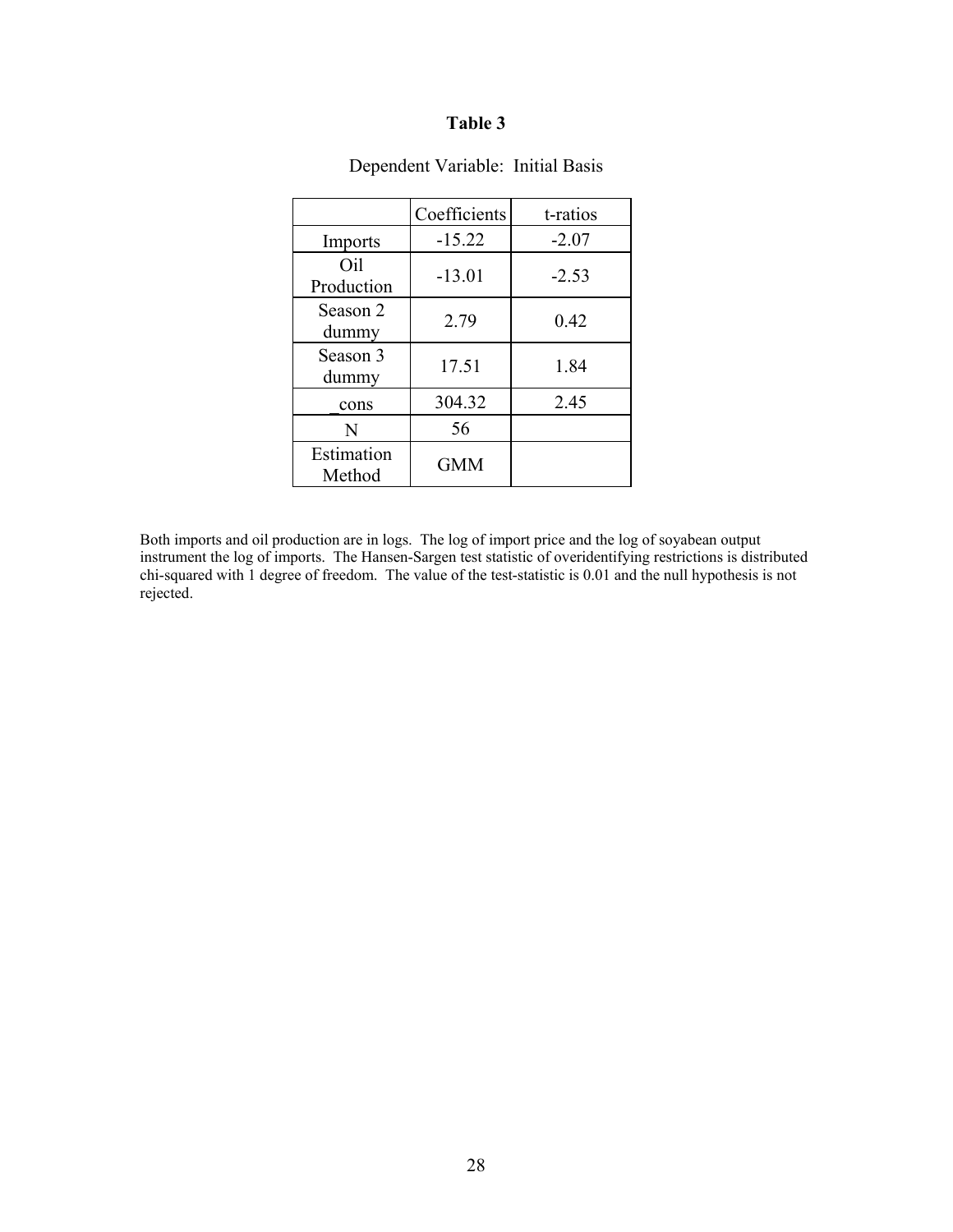|                          |            | Coefficients Coefficients |
|--------------------------|------------|---------------------------|
|                          | (t-ratios) | (t-ratios)                |
|                          | $-13.32$   | $-11.79$                  |
| Imports in season 1      | $(-1.27)$  | $(-1.19)$                 |
|                          | 5.78       | 4.78                      |
| Imports in season 2      | (1.55)     | (1.63)                    |
|                          | $-50.16$   | $-49.93$                  |
| Imports in season 3      | $(-3.1)$   | $(-2.86)$                 |
|                          | $-17.83$   | $-14.31$                  |
| Oil Production           | $(-1.96)$  | $(-1.30)$                 |
|                          | $-219.07$  | $-187.84$                 |
| Season 2 dummy           | $(-1.61)$  | $(-1.55)$                 |
|                          | 447.69     | 463.10                    |
| Season 3 dummy           | (2.35)     | (2.35)                    |
|                          | 337.71     | 282.50                    |
| Constant                 | (1.72)     | (1.45)                    |
| N                        | 56         | 52                        |
| <b>Estimation Method</b> | <b>GMM</b> | <b>GMM</b>                |

## Dependent Variable: Initial Basis

In column 1, the endogenous variables are imports in each season, which are instrumented by import prices in each season and soyabean output. In column 2, the endogenous variables are imports in each season and oil production. The instruments are soyabean output, import prices in each season and lagged (previous month's) meal price. Imports, oil production, meal price are in logs. In both cases, the Hansen-Sargen test statistic of overidentifying restrictions is distributed chi-squared with 1 degree of freedom. The value of the test-statistic is 0.034 and 0.117 respectively and the null hypothesis of valid instruments is not rejected in either case.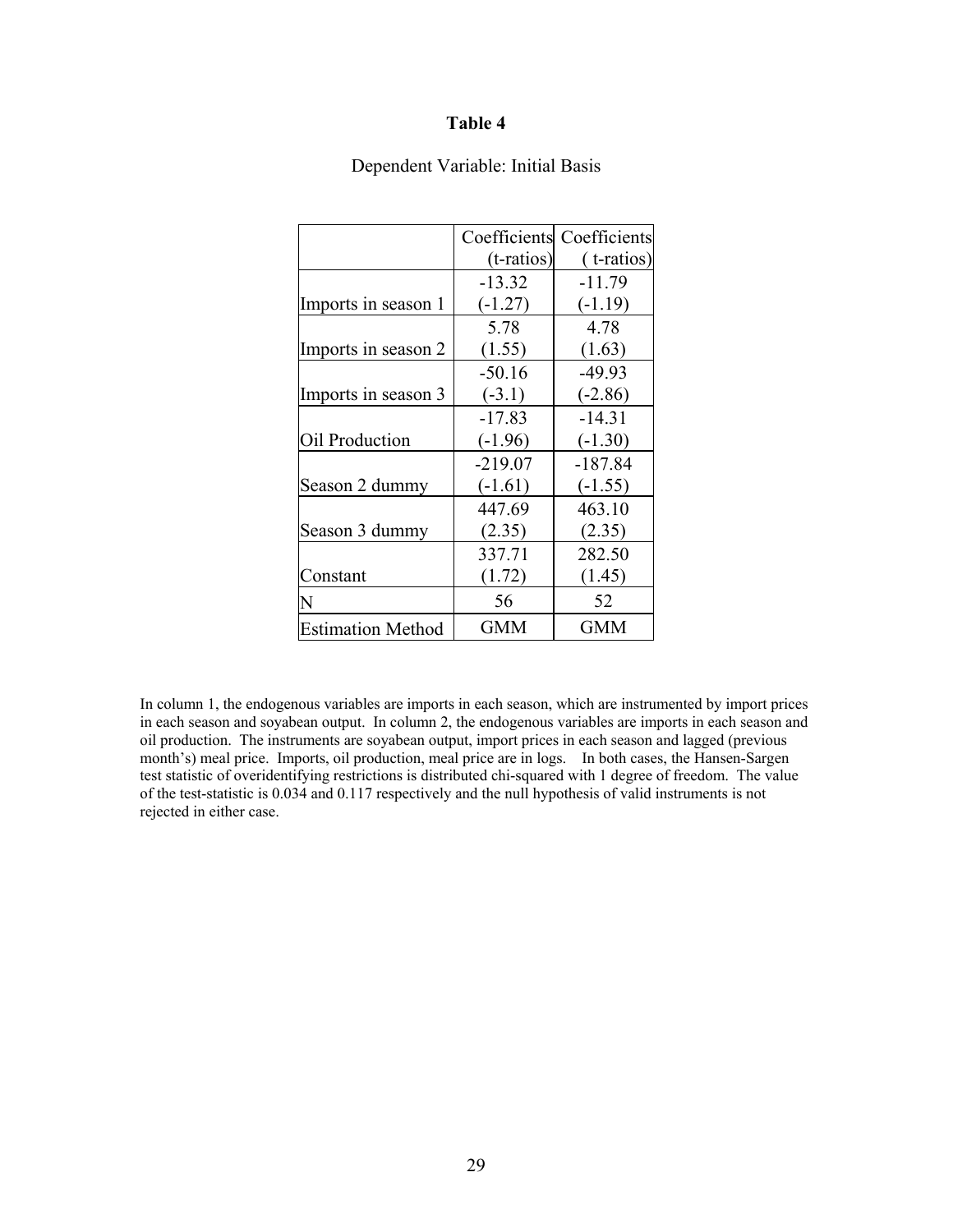Dependent Variable: (log) Open Interest

| Variable                 | Coefficient<br>$(t$ -ratio) |
|--------------------------|-----------------------------|
| Imports in season 1      | $-1.22$                     |
| Imports in season 2      | $(-1.4)$<br>0.25            |
|                          | (1.92)<br>$-0.67$           |
| Imports in season 3      | $(-0.86)$                   |
| Oil Production           | $-0.77$<br>$(-1.4)$         |
| Season 2 dummy           | $-16.82$<br>$(-1.73)$       |
| Season 3 dummy           | $-5.8$<br>$(-0.49)$         |
| Constant                 | 34.96<br>(2.65)             |
| N                        | 52                          |
| <b>Estimation Method</b> | <b>GMM</b>                  |

The endogenous variables are imports in each season and oil production. The instruments are soyabean output, import prices in each season and lagged (previous month's) meal price. Imports, oil production and meal price are in logs. The Hansen-Sargen test statistic of overidentifying restrictions is distributed chisquared with 1 degree of freedom. The value of the test-statistic is 4.03 and the null hypothesis is rejected at the 5% level of significance.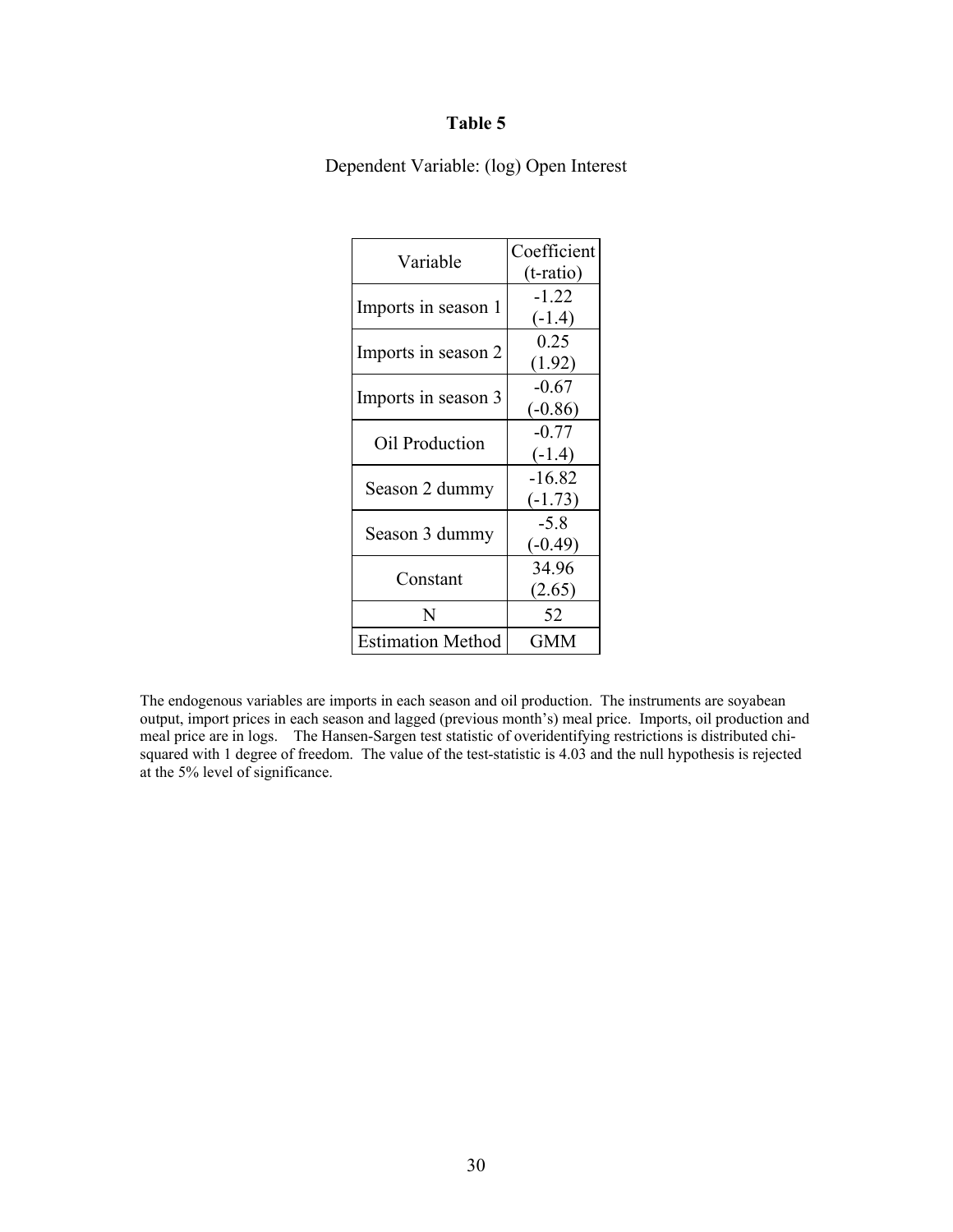| Variable                    | Coefficient | $(t$ -ratio) |  |
|-----------------------------|-------------|--------------|--|
| Import price in<br>season 1 | 0.21        | 1.99         |  |
| Import price in<br>season 2 | $-0.51$     | $-2.35$      |  |
| Import price in<br>season 3 | 0.34        | 2.00         |  |
| Lagged meal<br>price        | 1.64        | 3.04         |  |
| Season 2<br>dummy           | $-1.40$     | $-3.05$      |  |
| Season 3<br>dummy           | 0.37        | 1.23         |  |
| Constant                    | 4.87        | 2.04         |  |
| N                           | 52          |              |  |
| $R^2$                       | .37         |              |  |
| Estimation<br>Method        | OLS         |              |  |

## Dependent Variable: Open Interest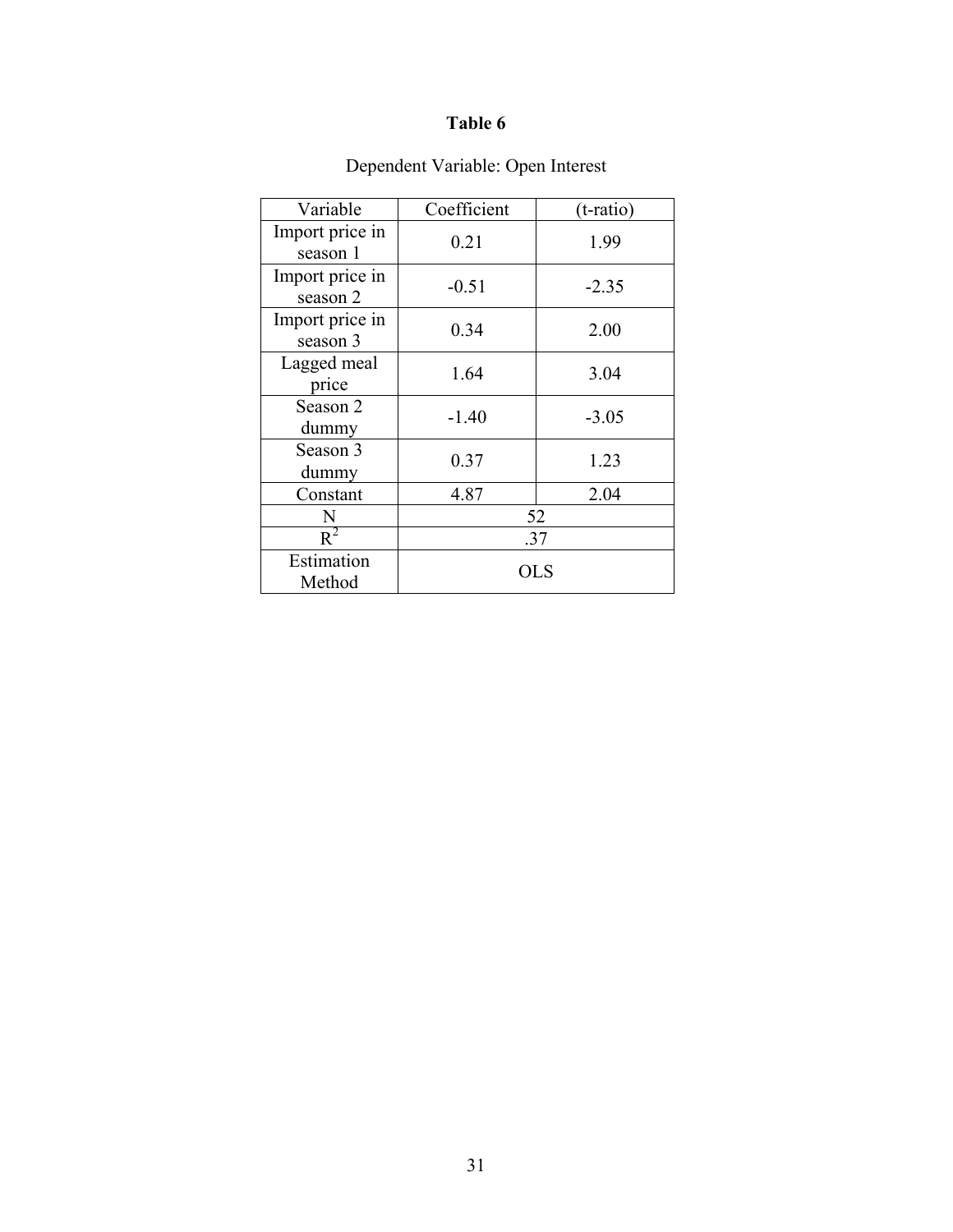#### **References**

Brorsen, B. Wade and N'Zue F. Fofana (2001), "Success and Failure of Agricultural Futures Contracts", *Journal of Agribusiness* 19, 2: 129-145.

Claessens, Stijn and Ronald C. Duncan, *Managing Commodity Price Risk in Developing Countries*, World Bank: Johns Hopkins University Press, Baltimore and London.

Dohlman, E., S. Persaud and R. Landes, (2003), *India's Edible Oil Sector: Imports Fill Rising Demand*, Outlook Report OCS-0903-01, Economic Research Service, United States Department of Agriculture,

<http://www.ers.usda.gov/publications/OCS/nov03/ocs09031/>, Accessed on 23, January, 2006.

Heifner, R. G. (1966), "The Gains from Basing Grain Storage Decisions on Cash-Future Spread", *The Journal of Farm Economics*, 48, 1490-1495.

Hranaiova J., and W. G. Tomek (2002), "Role of Delivery Options in Basis Convergence", *The Journal of Futures Markets*, 22 (8): 783-809.

Kolamkar, D. S. (2003), "Regulation and Policy Issues for Commodity Derivatives in India",<http://www.nmce.com/publication/desk.jsp>, Accessed on 23, January, 2006.

Nair, C. K. G. (2004), "Commodity Futures Markets in India: Ready for "Take-Off"?, NSE News, July.

Peck, A. E., (1980), "Reflections of hedging on futures market activity", *Food Research Institute Studies*, 17: 327-349.

Peck A. E., and J. C. Williams, (1992), "Deliveries on Commodity Futures Contracts", *Economic Record*, 70: 63-74.

Thomas, S., (2003), "Agricultural Commodity Markets in India: Policy Issues for Growth", Mimeo, Indira Gandhi Institute for Development Research, Mumbai, India.

Thompson, S., P. Garcia and L. D. Wildman, (1996), "The Demise of the High Fructose Corn Syrup Futures Contract: A Case Study", *The Journal of Futures Markets*, 16 (6): 697-724.

Tilley, D.S. and S.K. Campbell, (1988), " Performance of the Weekly Gulf-Kansas City Hard-Red Winter Wheat Basis. " *American Journal of Agricultural Economics*, 70, 4: 929-935.

UNCTAD (2002), Commodity Exchanges in a globalised Economy: Overview of the World's Commodity Exchanges,

[http://r0.unctad.org/infocomm/comm\\_docs/docs/meetings/burg/bu02unctad](http://r0.unctad.org/infocomm/comm_docs/docs/meetings/burg/bu02unctad), Accessed on January 23, 2006.